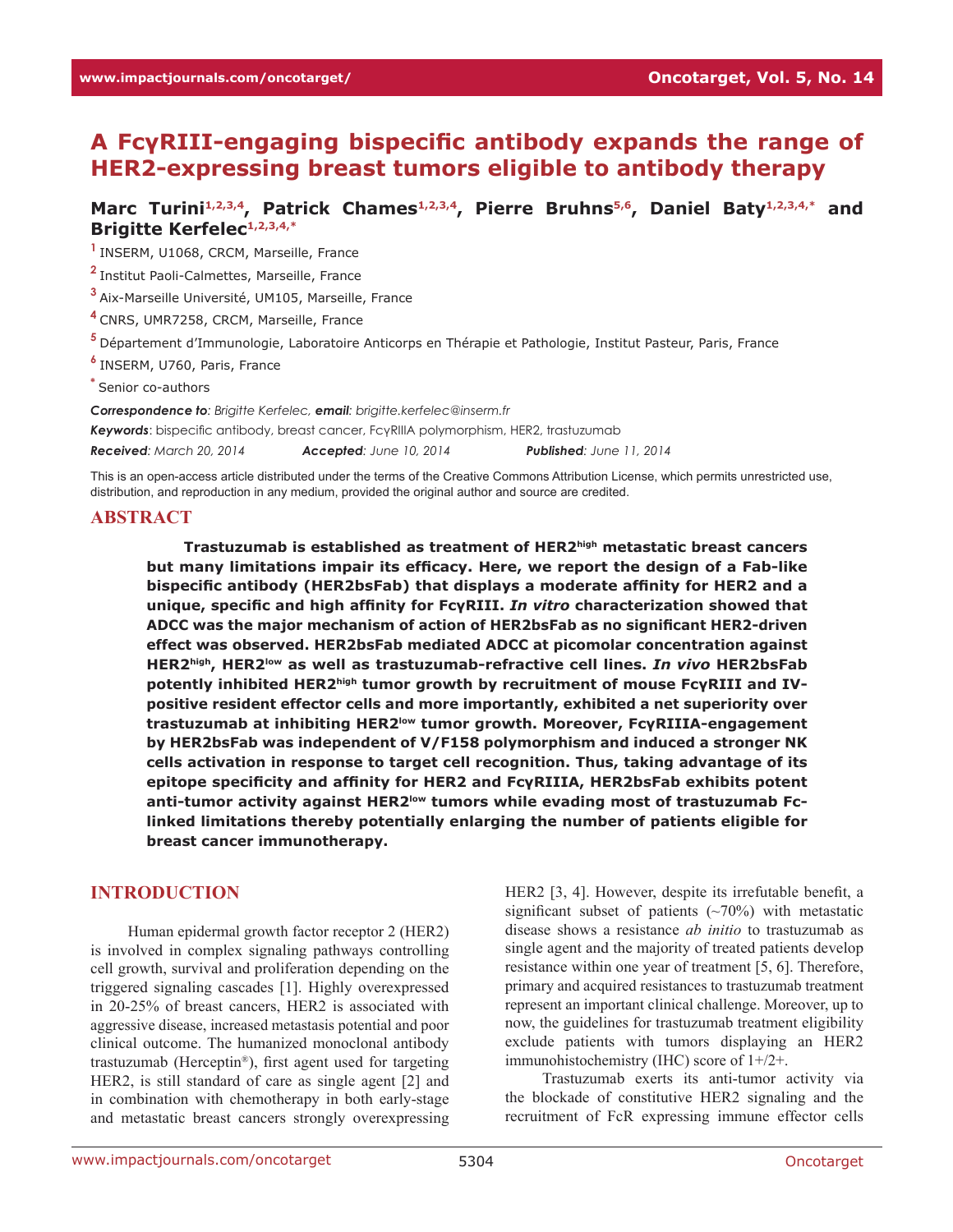|       |                 | $K_{\rm o}$ of trastuzumab<br>(nM) | $K_p$ of HER2bsFab<br>(nM) |
|-------|-----------------|------------------------------------|----------------------------|
| Human | FcγRI           | $16.3 + - 5.8$                     | nd                         |
|       | FcγRIIA-131 H   | $235 + -7.1$                       | nd                         |
|       | FcγRIIA-131 R   | $258.4 + - 12.6$                   | nd                         |
|       | $Fc\gamma RIIB$ | $66.7 + - 4.2$                     | nd                         |
|       | $Fc\gamma RIIC$ | nd                                 | nd                         |
|       | FcγRIIIA-158 F  | $194.3 + - 1.5$                    | $10.3 + - 0.6$             |
|       | FcγRIIIA-158 V  | $20.4 + -4.4$                      | $8.7 + -0.1$               |
|       | FcγRIIIB / NA1  | $330 + - 15.2$                     | $12.3 + -0.2$              |
|       | FcγRIIIB / NA2  | $276.6 + - 1.2$                    | $8.2 + -0.6$               |
|       | FcγRIIIB / SH   | $144.4 + -9.3$                     | $7.7 + - 1$                |

**Table 1: Apparent affinities of HER2bsFab and trastuzumab for human Fcγ receptors.**

Values with error bars represent mean  $\pm$  SEM. nd: no detectable binding.

responsible for antibody-dependent-cell cytotoxicity (ADCC) [7]. Although the exact contribution of each of these mechanisms *in vivo* is difficult to assess, pre-clinical studies provide evidence of the importance of ADCC in trastuzumab-based therapy [8-10]. The increased number of tumor-infiltrated NK cells observed in tumor tissue after trastuzumab treatment also supports the hypothesis of immune cells recruitment by the antibody [11, 12]. Importantly, FcγRIIIA-158 polymorphism has been shown to significantly influence the efficacy of trastuzumab in breast cancer patients [13]. Finally, Park *et al* [14] recently suggested a contribution of an adaptive immune response involving CD8+ T cells, dependent on the initial antibodytriggered innate response through the production of cytokines and/or danger signals by FcR<sup>+</sup> cells. However, besides FcγRIIIA-158 polymorphism, competition with endogenous IgGs and engagement of inhibitory antibody receptors (FcγRIIB) have been demonstrated to drastically hinder its capacity to mediate efficient ADCC.

Consequently, tremendous efforts are ongoing either to improve the clinical efficacy of trastuzumab or to develop new strategies [15-20]. A promising alternative is the design of bispecific antibodies (bsAb) able to efficiently recruit and activate effector cells at the tumor site. After a first craze in the 90s stopped by inconsistent clinical response and immunotoxicity, a revival of interest for bispecific antibodies has emerged from the evolution in antibody engineering. This led to the development of a large number and a wide variety of bispecific formats based on either IgG or non-IgG scaffolds [21, 22]. Although retargeting of various cytotoxic effector cells is exploited, many bispecific antibodies aim at activating T-cells based on their numeric superiority and their high intrinsic toxicity, some of them being currently under clinical investigations [23-25].

FcγRIIIA positive cells are however interesting to target. In addition to their intrinsic capability to attack tumors, NK cells are not affected by the various mechanisms put in place by tumor cells to escape their recognition by T cells. FcγRIIIA is also expressed on monocytes and macrophages [26] that are important actors of anti tumor immunity [27]. Moreover, in contrast to CD3 targeting, FcγRIIIA targeting does not induce the recruitment and activation of Treg cells, a subset of cells able to downregulate the antitumor immunity. However, despite very encouraging *in vitro* or pre-clinical results, limited clinical data are available on the efficacy of FcγRIII-targeting bispecific antibodies [28] and thus far, only one antibody, a bispecific TandAb targeting CD30 and FcγRIIIA [29] is ongoing a clinical study [NCT01221571].

In a previous study [30], we designed a bispecific antibody based on the natural affinity of human CH1 and Cκ IgG domains as a heterodimerization motif and the unique structural and functional properties of llama single domain antibodies.

In this study, we have exploited the modular structure of the bsFab format to produce a Fab-like bispecific antibody (HER2bsFab) targeting binding sites on HER2 and FcγRIIIA different from those targeted by trastuzumab and conventional IgGs. A side by side comparison of HER2bsFab with trastuzumab has been conducted *in vitro* and in a mouse model to characterize its anti-tumor efficacy against high- and low-HER2 overexpressing, as well as trastuzumab-refractive breast cancer tumors.

## **RESULTS**

## **HER2bsFab binds simultaneously to HER2 and FcγRIIIA**

 Based on the modular nature of the previously described compact and linker-free format [30], we designed a bsFab (HER2bsFab) targeting HER2 expressing cancer cells and FcγRIII positive effector cells (Fig. 1A). HER2bsFab was expressed in the periplasm of *E. coli* and purified to homogeneity by a two-step affinity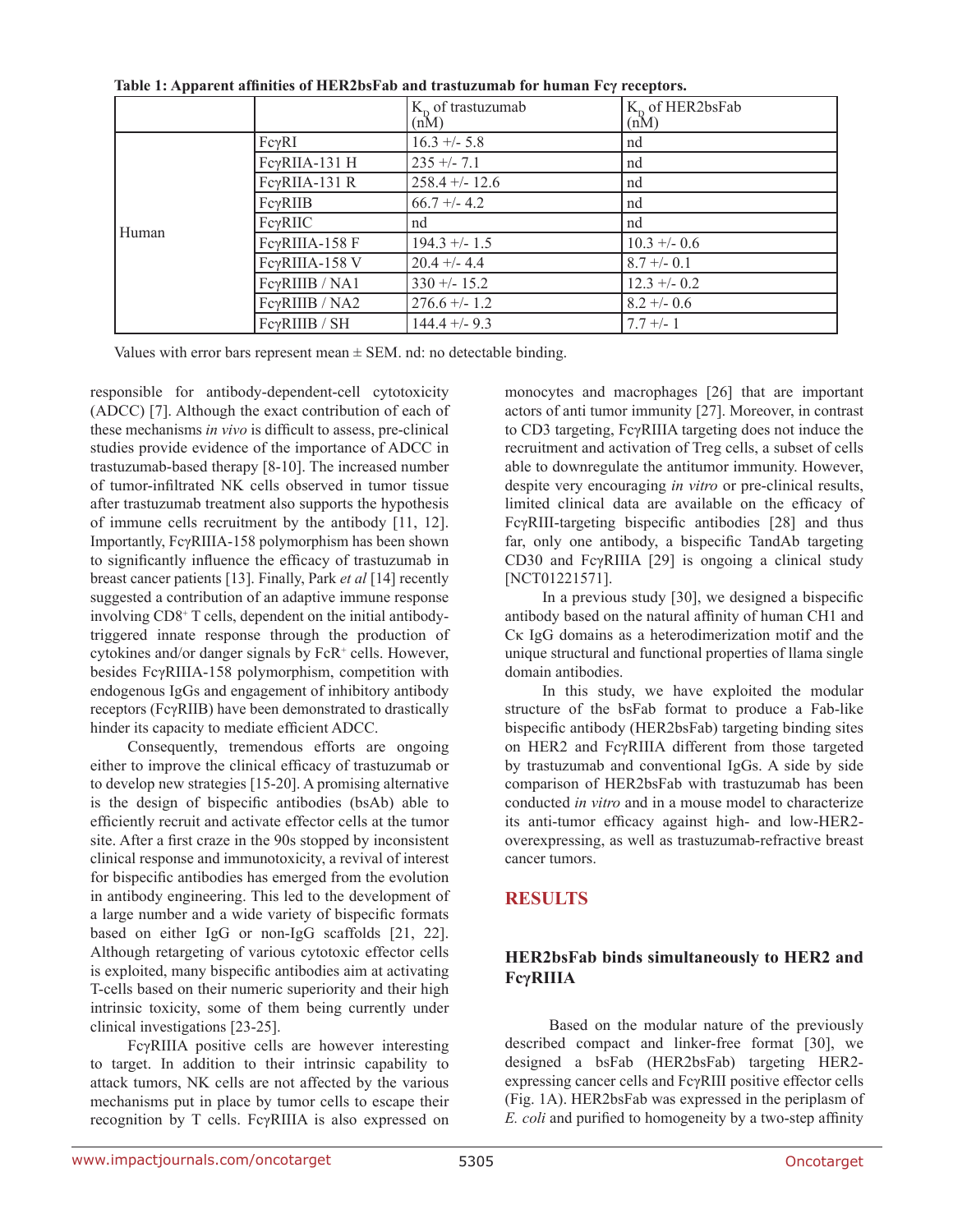chromatography procedure. HER2bsFab was produced at high yield (2-4 mg/L) and demonstrated a high stability as no significant decrease of binding was observed on SK-OV-3 or Jurkat-huFcγRIIIA cells after a three-week incubation at 37°C in non-heated human serum (Fig. S1).

BR-3 and BT 474) and human FcγRIIIA-transfected Jurkat cells (Fig. 1B-C). HER2bsFab efficiently bound all cell lines as more than 90% of cells were positively stained. Worth mentioning, no binding was detected on the nontumorigenic mammary epithelial cell line, hTERT-HME1, which expresses a basal level of HER2 (Fig. 1B, right panel). Relative to trastuzumab, HER2bsFab displayed a

The binding activity of HER2bsFab was investigated by flow cytometry on HER2high breast cancer cells (SK-



**Figure 1: HER2bsFab simultaneously binds to cell surface HER2 and FcγRIIIA.** A) Schematic representation of the assembled HER2bsFab. Dark grey, Cκ and CH1 constant domains of human IgG1; Light grey, anti-FcγRIII sdAb (clone CD16.21); White, anti-HER2 sdAb (clone HER2.C7b); C, 6H and F, c-myc, hexahistidine and Flag Tag respectively. Binding of biotinylated HER2bsFab and trastuzumab (100 nM) to B) HER2-positive (SK-BR-3, BT 474), HER2-negative (hTERT-HME-1) or C) FcγRIIIA expressing JurkathuFcγRIIIA cells was analyzed by flow cytometry. PE-labeled streptavidin was used for detection. D) Rosette forming cells assay: CFSE labeled SK-OV-3 (white arrows) and Red CMTPX labeled Jurkat-huFcγRIIIA (black arrows) cells were co-cultured with irrelevant bsFab, HER2bsFab or trastuzumab (40 nM) and rosette formation was observed by optical and fluorescent microscopy. Representative images of different conditions are shown. E) Competition assay with endogenous IgG: Jurkat-huFcγRIIIa cells were incubated with biotinylated HER2bsFab (50 nM) or trastuzumab (200 nM) in presence of various concentrations of human serum. Bound antibodies were detected using PE-labeled streptavidin.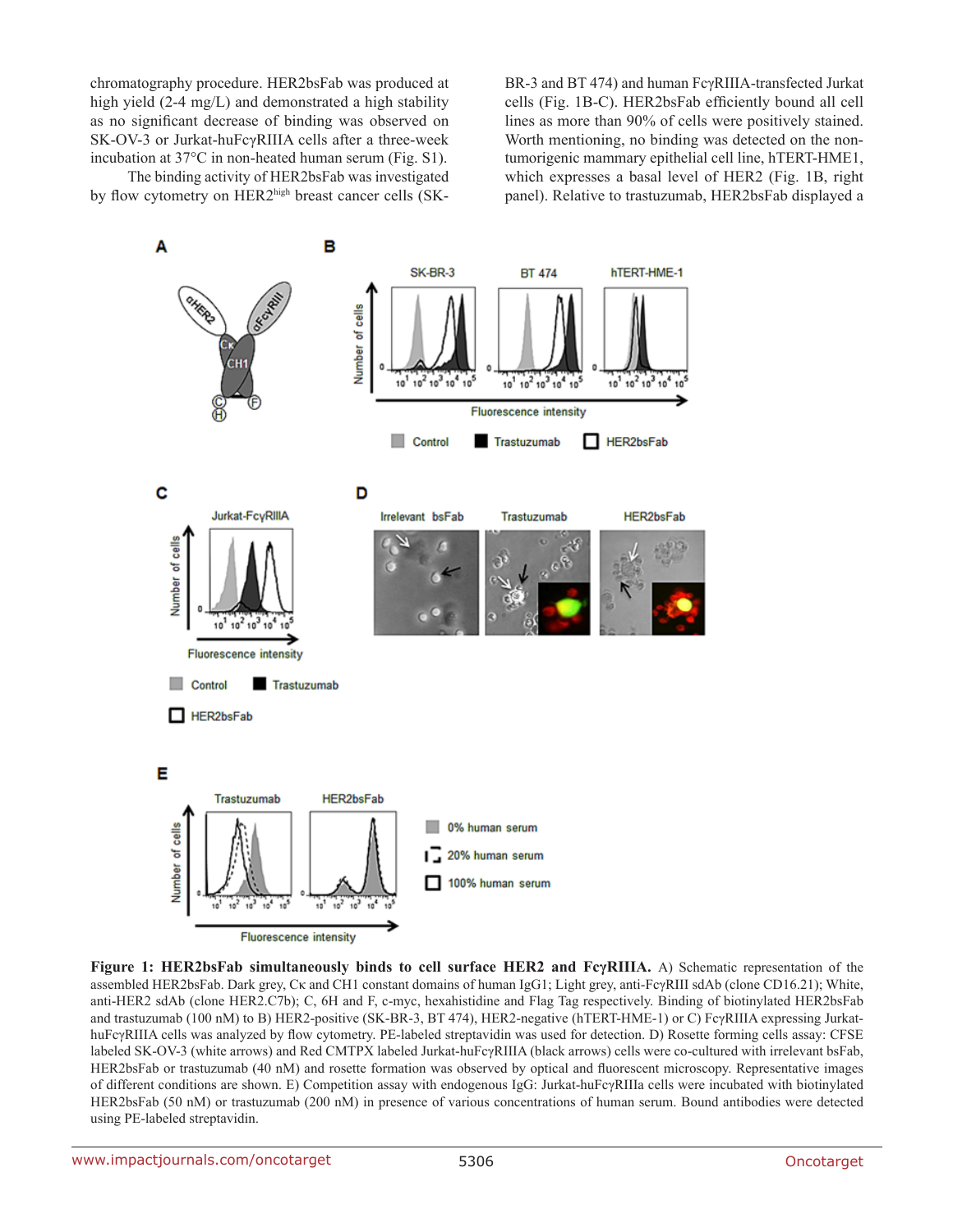lower apparent affinity (80.1 +/- 13 nM vs. 6.8 +/- 0.6 nM) for HER2 partly explained by its monovalency. Binding of HER2bsFab was determined on all human FcγR using CHO cells expressing FLAG-tagged FcγR (Table 1). Expression levels of FcγR were checked by labeling cells with anti-FLAG. Unlike trastuzumab which bound to all FcγR except FcγRIIC, HER2bsFab bound only to FcγRIIIA and B. Regarding FcγRIIIA, trastuzumab binding was variable according to the FcγRIIIA-158 allotypes, with a 10-fold lower affinity for FcγRIIIA-158 F/F while HER2bsFab exhibited similar and high apparent affinities for both FcγRIIIA-158 allotypes. The dual specific binding of HER2bsFab to HER2 and FcγRIIIA was demonstrated by its capacity to induce, *in vitro*, the formation of rosettes of Jurkat-huFcγRIIIA cells around HER2-positive SK-OV-3 cells (Fig. 1D). No rosette forming cells were observed when an irrelevant bsFab targeting FcγRIII but not HER2 was used. Furthermore, consistent with the targeting of an original FcγRIIIA epitope [31], we confirmed that, contrary to trastuzumab,

HER2bsFab did not compete with endogenous serum IgG for binding to FcγRIIIA (Fig. 1E), strongly suggesting that HER2bsFab must escape competition with serum IgG *in vivo*.

#### **HER2bsFab does not inhibit cell growth**

 Anti-proliferative effects of HER2bsFab were determined by following SK-BR-3 cell growth for 3, 5 and 7 days in the presence of HER2bsFab or trastuzumab. No inhibitory effect of HER2bsFab was observed on SK-BR-3 cell growth while a time-dependent inhibition was achieved in the presence of trastuzumab, the maximal growth inhibition reaching about 45% after 7 days (Fig. 2A). In an attempt to explain why HER2bsFab had no anti-proliferative effect, we analyzed the impact of HER2bsFab on the activation of downstream MAPK and PI3K/AKT signaling pathways as these molecular events reflect HER2 activity (Fig. 2B). After an 8hr-incubation



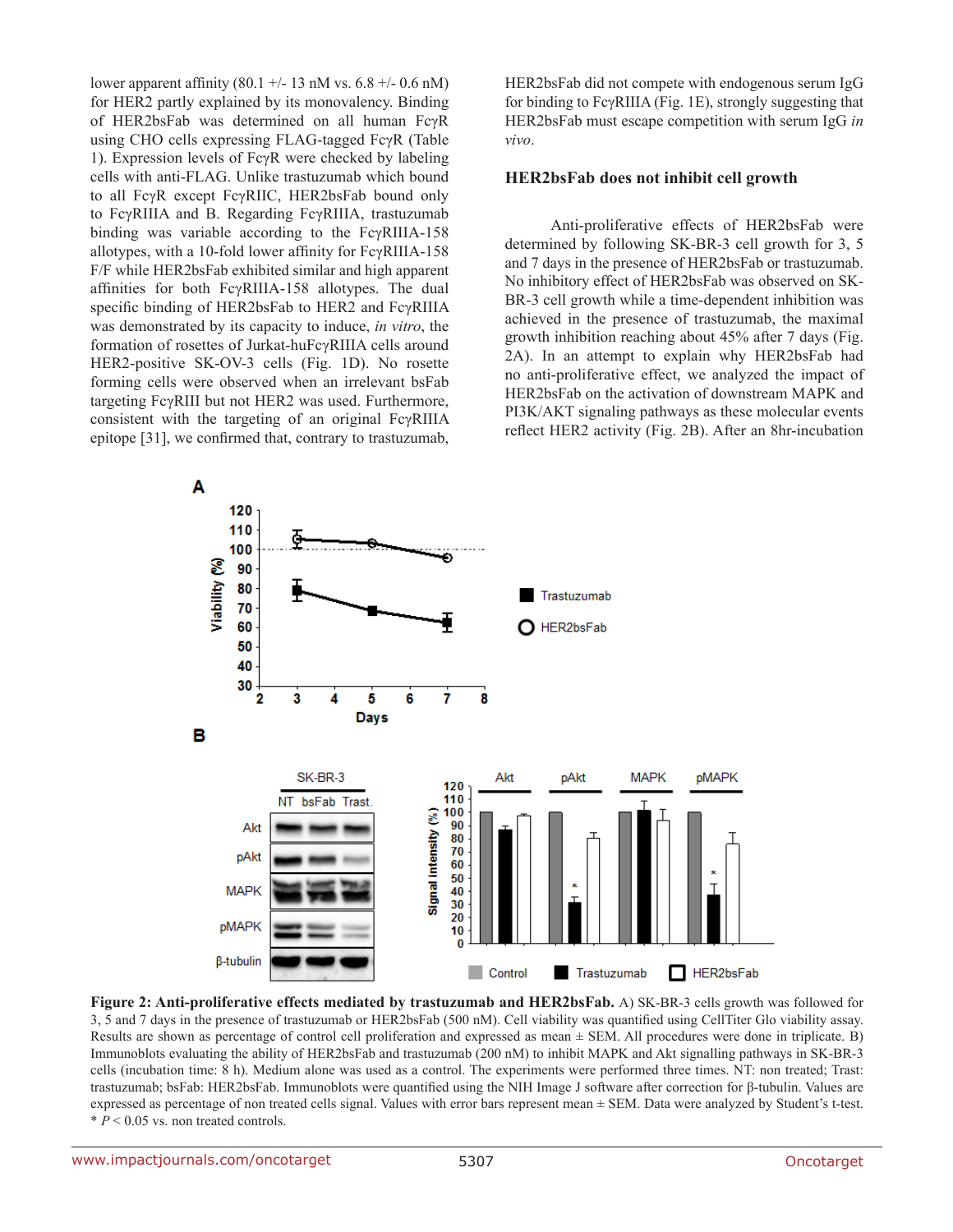with either 200 nM HER2bsFab or trastuzumab, SK-BR-3 cell lysates were submitted to western blot analysis. While the levels of total MAPK and PI3K-Akt proteins were not modified, low but detectable changes in both pMAPK and pAkt levels were observed relative to untreated cells, upon HER2bsFab treatment (20-25%). As expected, a strong diminution of pMAPK and pAkt levels was observed in the presence of trastuzumab (60-70%). These results suggest that the slightly reduced activation of downstream intracellular pathways induced by HER2bsFab on SK- BR-3 cells was no sufficient to induce an inhibition of cell growth.

## **HER2bsFab mediates potent NK cell cytotoxicity against HER2high breast cancer cells** *in vitro*

The capacity of HER2bsFab to trigger tumor cell lysis by retargeting NK cells was investigated *in vitro* using a luminescent ATP-assay, as a nonradioactive alternative to



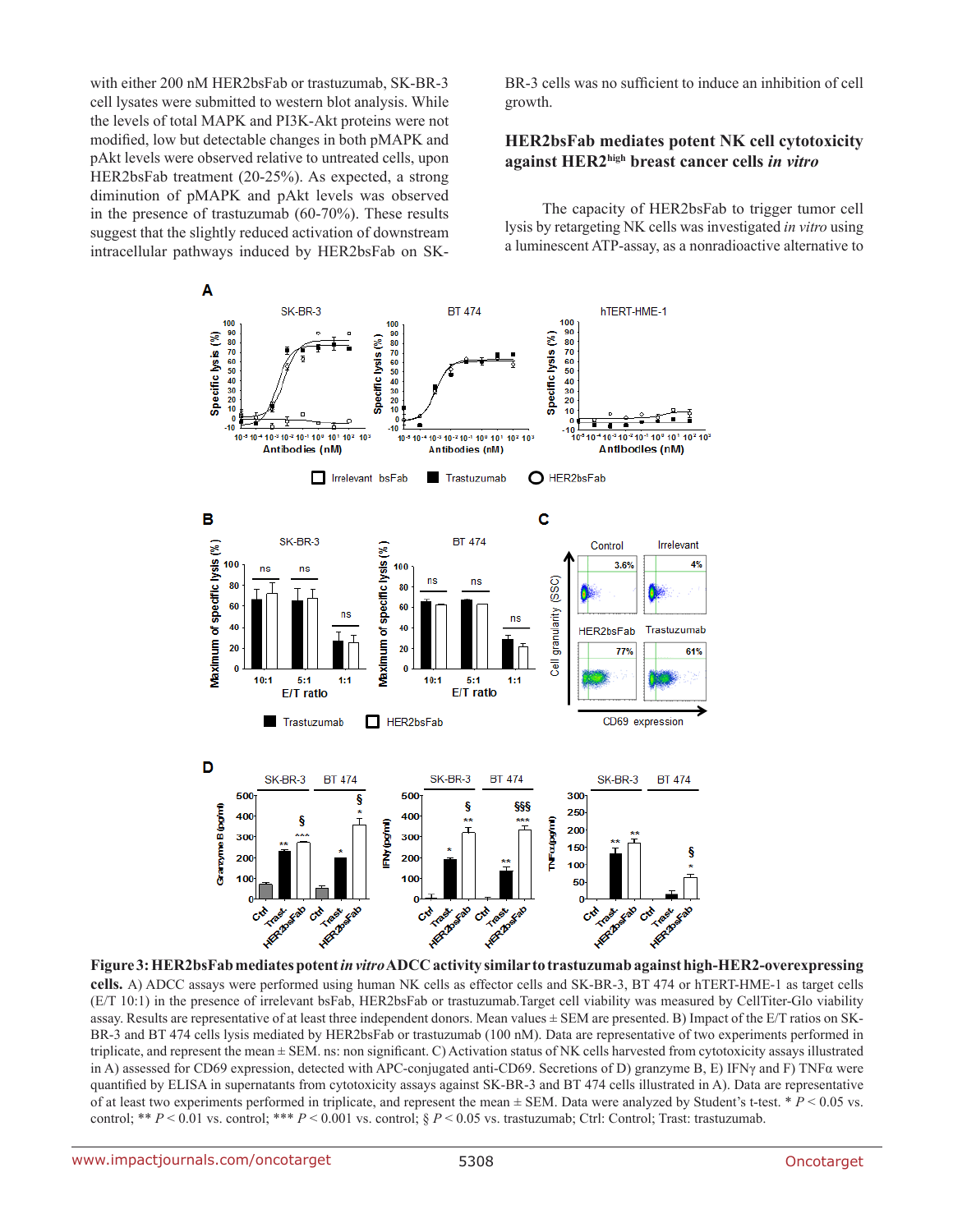the conventional  $Cr<sup>51</sup>$  assay. Figure 3 shows representative results using purified unstimulated human NK cells from a healthy donor as effector cells and HER2high breast cancer cells (SK-BR-3 and BT 474) or hTERT-HME1 as target cells (Fig. 3A). Very similar dose-dependent curves were obtained with trastuzumab and HER2bsFab at E/T ratio of 10:1 (Fig. 3A, left and middle panels) with comparable maximal levels of lysis (efficacy) of about 60-80% and similar  $EC_{50}$  values (potency) (2-6 pM). Since no growth inhibition was detected after overnight incubation of HER2high cancer cells with saturating concentrations of trastuzumab or HER2bsFab, cell lysis was directly correlated to ADCC. Importantly, no NK cytotoxic activity was observed when an irrelevant bsFab that elicited a cytolytic response in different experimental settings [30] or when hTERT-HME-1 cells were used (Fig. 3A, right panel). Lowering the E/T ratio down to 1:1 resulted in a significant but similar reduction of lysis to about 30% both for trastuzumab and HER2bsFab (Fig. 3B), indicating that HER2bsFab remained at least as efficient as trastuzumab at low E/T ratios.

To assess that HER2bsFab-mediated lysis was correlated to FcγRIIIA engagement, the activation state of NK cells, harvested from ADCC assay against SK-BR-3 cells (E/T 10:1), was evaluated by following the expression of the activation marker CD69 by flow cytometry (Fig. 3C). No significant up-regulation of CD69 was observed in the presence of the irrelevant bsFab confirming that NK cells activation was strictly dependent on the dual engagement of both receptors. The proportion of activated NK cells was slightly higher with HER2bsFab (77%) than with trastuzumab (61%), maybe due to its higher FcγRIIIA-affinity. Secretion of granzyme B, a key cytotoxic molecule released by activated NK cells, was also quantified in supernatants harvested from ADCC assays against SK-BR-3 and BT 474 cells (Fig. 3D, left panel). Consistent with the results obtained with CD69, we found that HER2bsFab induced a granzyme B release moderately but significantly higher compared with trastuzumab. Finally, as effective antitumor immune responses are known to require the secretion of inflammatory cytokines such as IFNγ or TNFα, the ability of HER2bsFab to induce cytokines release in response to target cells was investigated (Fig. 3D, middle and right panels). Measurements of extra cellular INFγ and TNFα performed on ADCC supernatants showed that NK cells secreted higher amount of both cytokines in response to bsFab-coated SK-BR-3 and BT 474 cells compared with trastuzumab-coated cells. Taken together, these results demonstrated that, through dual engagement of HER2 and FcγRIIIA, HER2bsFab is able to strongly activate NK cells, leading to a potent and highly specific cytotoxicity toward high-HER2-overexpressing tumor cells and the secretion of pro-inflammatory cytokines.

## **HER2bsFab mediates potent** *in vitro* **ADCC against both trastuzumab refractive and low-HER2-overexpressing breast cancer cells.**

 We next determined whether enhanced affinity for FcγRIIIA could be translated into increased ADCC activity against trastuzumab-refractive and low-HER2 overexpressing breast cancer cell lines. To support this hypothesis, we evaluated the cytotoxic activity of HER2bsFab against two different breast cancer cell lines, MCF-7 which weakly overexpresses HER2 and JIMT-1 which, although overexpressing HER2, displayed a low trastuzumab-binding capacity due to overexpression of mucin 4 (MUC4) [32].

The mean number of accessible HER2 binding sites (specific antigen binding capacity, SABC) of the different cell lines was first estimated by the Dako QIFIKIT® (Fig. 4A). According to the consensual clinical classification of HER2 expression in tumors, MCF-7 cells (HER2<sup>low</sup> / IHC score 1+) weakly overexpressed HER2 with a SABC (~7,260 sites/cell) significantly lower than SK-BR-3 or BT 474 cells (HER2high/ IHC score 3+, SABC > 400,000 sites/cell) but still significantly higher than hTERT-HME1 cells (SABC  $\sim$ 127 sites/cell). In accordance with the results described by Nagy *et al.* [33], and despite similar number of HER2 gene copies, the amount of accessible HER2 receptors at the surface of JIMT-1 cells (SABC  $\sim$ 53,800) appeared to be about 8 to 10-fold lower than that determined for the two HER2high cancer cells, due to overexpression of MUC4. Consistent with these results, JIMT-1 and MCF-7 cells displayed a significantly weaker labeling with both trastuzumab and HER2bsFab compared to SK-BR-3 or BT 474 cells (Fig. 4B). Nevertheless, HER2bsFab binding activity still remained efficient on these two cell lines as more than 90% of cells were labeled in each case.

Cytotoxic assays were then performed, using purified resting human NK cells and E/T ratio of 10:1 (Fig. 4C). As expected, trastuzumab triggered low levels of ADCC against MCF-7 and JIMT-1 cells (40 and 38% respectively). By contrast, HER2bsFab demonstrated high cytotoxic activity on both cell lines, with maximum rates of specific lysis of 78% and 62% respectively. Interestingly, the higher ADCC potential of HER2bsFab against MCF-7 cells remained evident at the three E/T ratios tested (Fig. 4D, right panel). On the contrary, the difference in ADCC activity against JIMT-1 cells between the two antibodies faded at the lowest E/T ratio (Fig. 4D, left panel).

We subsequently measured the release of granzyme B and pro-inflammatory cytokines in the supernatants harvested from above ADCC assays (Fig. 5). As could be expected from the decrease of trastuzumab efficiency, the amounts of granzyme B and pro-inflammatory cytokines released during trastuzumab-driven ADCC against both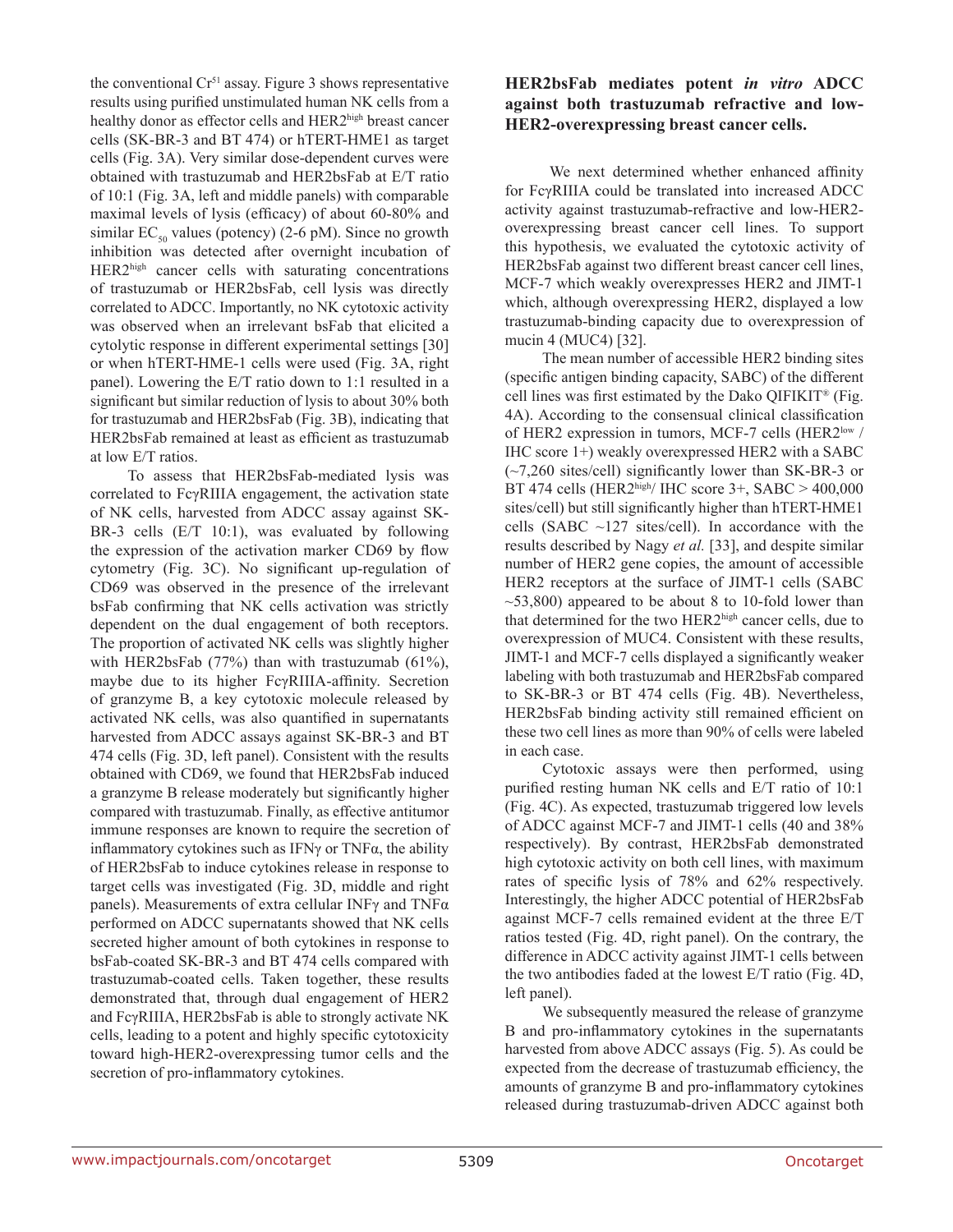MCF-7 and JIMT-1 cells were rather low, not always reaching significance over spontaneous release. Likewise, granzyme release and cytokine secretion by NK cells were also impaired in response to HER2bsFab-coated cells, albeit to a lesser extent. This finding, in line with those obtained with high-HER2-overexpressing cells, supported the idea that HER2bsFab is more potent than trastuzumab for inducing NK cell activation whatever the level of HER2 expression.

## **HER2bsFab mediates** *in vivo* **antitumor responses against both HER2high and trastuzumab-refractive tumors**

Before investigating the therapeutic activity of the two antibodies in mouse models, their binding to



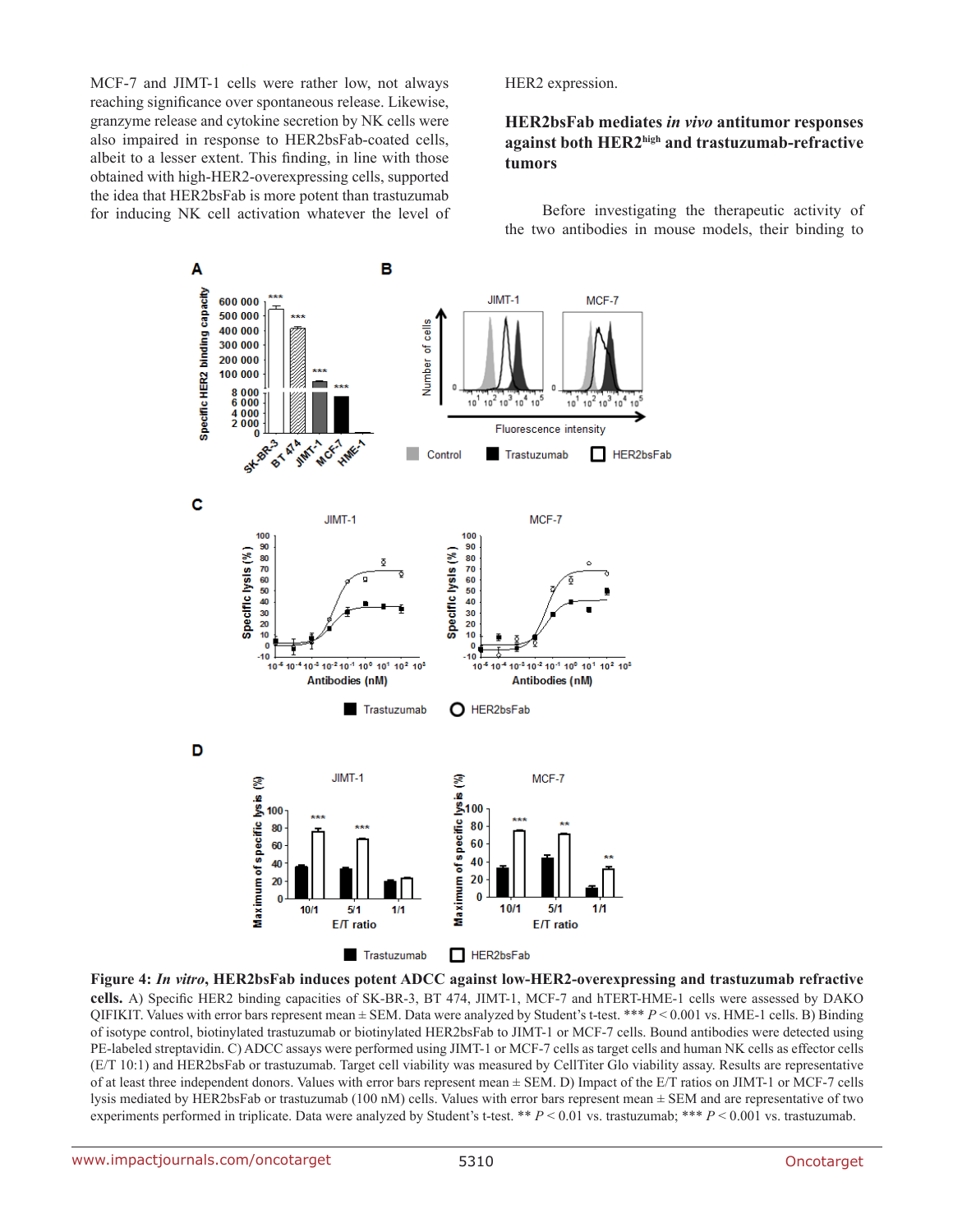murine FcγR was checked by flow cytometry on stably transfected CHO cells expressing FLAG-tagged murine FcγR (Table 2). As expected, trastuzumab bound all four murine activating and inhibiting FcγR, with apparent affinities ranging from 46 to 309 nM, while HER2bsFab only recognized FcγRIII and FcγRIV ( $K_p \sim 20$  nM). These results were consistent with those on immune effector cells collected from spleen of nude mice demonstrating that both antibodies were able to bind on murine macrophages, monocytes, NK cells and neutrophils (Fig. S2).

Knowing that HER2bsFab interacts with mouse resident immune cells, HER2bsFab *in vivo* activity was examined using HER2high (BT 474), HER2low (MCF-7) and trastuzumab-refractive (JIMT-1) xenograft models. BT 474 cells were chosen as SK-BR-3 cells have been reported to poorly form xenograft in athymic mice [34]. Athymic NMRI Nude mice were injected with 10<sup>7</sup> cells subcutaneously and treatments were started once tumors reached about 180-250 mm3 . Irrelevant bsFab and HER2bsFab were injected i.p. at 5 mg/kg three times per week while trastuzumab was injected at the same dose two

JIMT-1

A

times per week. In all xenograft models, a 100% tumortake was reached and no adverse effects on body weight or general behavior were observed for all treated mice.

As shown in Figure 6A, HER2bsFab displayed a potent anti-tumor activity comparable to that of trastuzumab against BT 474 cells, as evidenced by the statistically different size of tumors between controls (PBS and irrelevant bsFab) and treated groups. Importantly, no significant difference was observed between control



**Figure 6:** *In vivo* **anti-tumor activity of HER2bsFab.**  All tumors were xenografted subcutaneously in NMRI Nude mice. Tumor volumes of A) BT 474 or B) MCF-7 tumors were measured after treatment with irrelevant bsFab (5 mg/kg), HER2bsFab (5 mg/kg), PBS (control buffer) or trastuzumab (5 mg/kg). Values with error bars represent mean  $\pm$  SEM. Data were analyzed by One way ANOVA test. \*\*\* *P* < 0.001 vs. control buffer group;  $\# \# \, P \leq 0.001$  vs. irrelevant bsFab group; ##  $P < 0.01$  vs. irrelevant bsFab group;  $\S$ §§  $P < 0.001$ vs. trastuzumab group. Beginnings of treatments were illustrated by black arrows. Representative images of tumors treated with negative controls, trastuzumab or HER2bsFab are illustrated for each model.



**Figure 5: HER2bsFab efficacy against trastuzumabrefractive cells acts through an efficient activation of NK cells.** NK activation was assessed by evaluating secretion of granzyme B, IFN $\gamma$  and TNF $\alpha$  in supernatants of cytotoxicity assays on A) JIMT-1 and B) MCF-7 cells by ELISA. Measurements were performed in triplicate. Values with error bars represent mean  $\pm$  SEM. Data were analyzed by Student's t-test. \* *P* < 0.05 vs. control; \*\* *P* < 0.01 vs. control; § *P* < 0.05 vs. trastuzumab; §§ *P* < 0.01 vs. trastuzumab.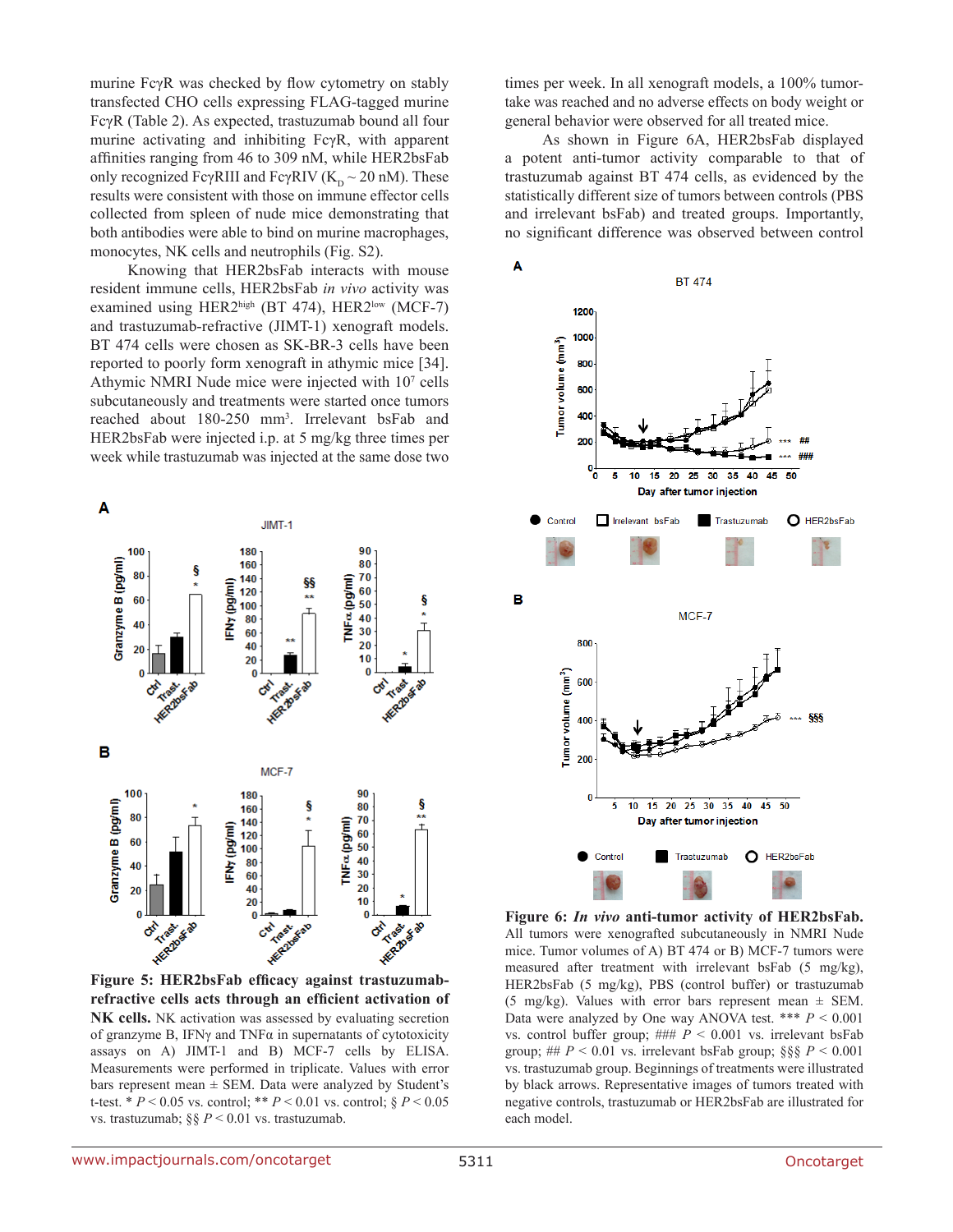|                  | (K <sup>D</sup> of trastuzumab<br>(nM) | K <sup>D</sup> of HER2bsFab<br>(nM) |
|------------------|----------------------------------------|-------------------------------------|
| FcvRI            | $110.5 + - 11.8$                       | nd                                  |
| $Fc\gamma R IIB$ | $309.1 + -27.9$                        | nd                                  |
| $Fc\gamma RIII$  | $198.2 + - 4.5$                        | $17.2 + -0.58$                      |
| FcyRIV           | $46.3 + (-1.2)$                        | $126.4 + - 2$                       |

**Table 2:Apparent affinities of HER2bsFab and trastuzumab for mouse Fcγ receptors.** 

Values with error bars represent mean  $\pm$  SEM. nd: no detectable binding.

buffer and irrelevant bsFab suggesting that the antitumor response produced by HER2bsFab is specific to HER2 recognition. Regarding the JIMT-1 xenograft model, trastuzumab moderately but significantly delayed JIMT-1 tumor progression compared with the non-treated group (Fig. S3). HER2bsFab also tended to delay tumoral growth without, however, reaching a significant benefit over the control group. By contrast, HER2bsFab treatment significantly reduced MCF-7 tumor growth in comparison to PBS while no tumor growth delay was observed in tumor-bearing mice treated with trastuzumab (Fig. 6C). Altogether, these data demonstrated that, relative to trastuzumab, HER2bsFab displayed significant benefit for treating both *in vitro* and *in vivo* tumors overexpressing only weakly HER2.

## **FcγRIIIA-158 F/V polymorphism has no incidence on** *in vitro* **cytotoxic activity of HER2bsFab against HER2low tumor cells**

As these promising pre-clinical results suggested potential clinical interest in extending the proportion of treatable HER2 breast cancers, one important issue to

look at was the absence of influence of the FcγRIIIA-158 F/V polymorphism in the case of tumors overexpressing only weakly HER2. Indeed, it has been shown that the FcγRIIIA-158 F/V and F/F allotypes, present in more than 80% of the caucasian population [13], are associated with worse clinical response upon trastuzumab treatment. In this respect, we showed that HER2bsFab-triggered ADCC against HER2low MCF-7 cells using NK cells from FcγRIIIA-158 V/V, F/F or V/F donors (E/T 5:1) was not affected by the FcγRIIIA-158 polymorphism as  $EC_{50}$ values ranged from 44 to 56 pM and maximal lysis, from 52 to 57% whatever the FcγRIIIA-158 allotype (Fig. 7). By contrast, as expected, both the potency and the efficacy of trastuzumab were significantly modulated according to FcγRIIIA-158 allotype.

## **DISCUSSION**

Trastuzumab represents the archetype of clinically effective targeted immunotherapy of solid tumors, as it has contributed to real improvements in the outcome of metastatic breast cancer strongly overexpressing HER2. However, significant subsets of patients do not benefit from trastuzumab treatment due either to primary



**Figure 7: Effect of FcγRIIIA polymorphism on the ADCC triggered by HER2bsFab.** ADCC assays were performed using human FcγRIIIA-158 V/V, F/V or F/F NK cells as effector cells and MCF-7 as target cells (E/T 5:1) in the presence of various concentrations of trastuzumab or HER2bsFab. All experiments were performed two times in triplicate. Values with error bars represent mean ± SEM.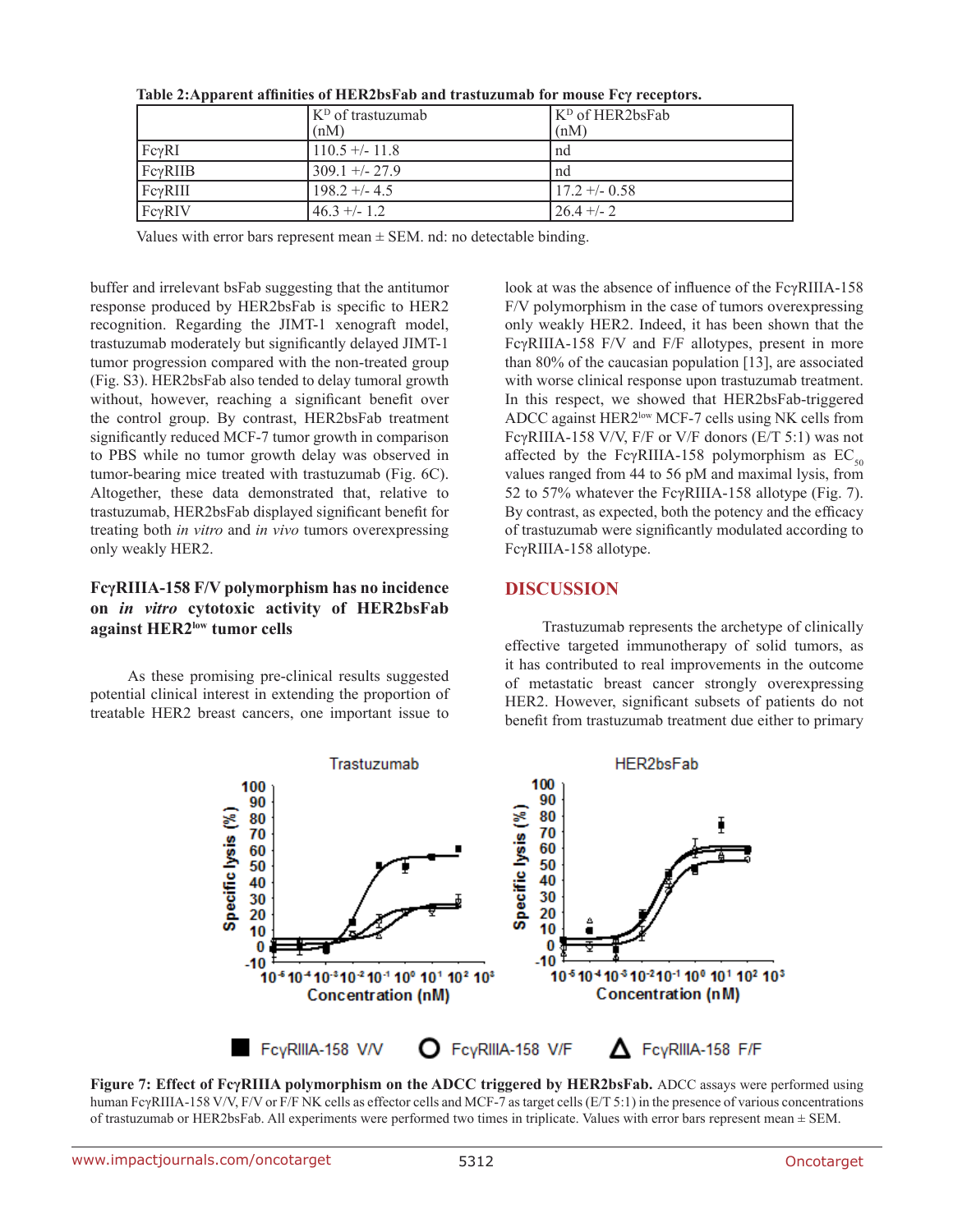resistance, to relapse during the course of treatment due to acquired resistance or to low HER2 IHC score [5, 6]. Besides the limitations related to its own characteristics, trastuzumab also suffers from the disadvantages of IgG antibodies, namely FcγRIIIA-158 polymorphism of NK cells [13], competition with endogenous IgG [35], binding on inhibitory receptor FcγRIIB [36] and Fc fucosylation issues [37]. Thus, considerable efforts are currently made to optimize the effector function of trastuzumab mainly through removal of fucose glycosylation [15] or through mutations to overcome the polymorphism issues [16, 38]. However, although improving FcγRIIIA binding in a significant way, these strategies do not fully bypass the limitation of inhibitory FcγRIIB binding [16].

Another promising strategy is the development of bispecific antibodies able to recruit and activate various immune effector cells at the tumor site. Several anti-HER2 bispecific antibodies targeting neutrophils, monocytes, and macrophages via FcγRI [39], T-cells via CD3/CD28 [40-42] or NK cells via FcγRIIIA [43, 44] have been designed. However, despite encouraging *in vitro* and preclinical results, only one bispecific antibody targeting CD3 [42] is under clinical trial, highlighting the need to improve further the design of these molecules. Using our versatile Fab-like bispecific antibody format [30] based on the use of llama single domain antibodies, we developed a bispecific antibody, named HER2bsFab, that targets human HER2 antigen and activating FcγRIIIA receptor.

Consistent with our previous studies [30], HER2bsFab was well produced in *E. coli* and highly stable due to the absence of linker. Compared to optimized Fc formats, HER2bsFab displays unique and interesting features. It is selective for FcγRIII as no binding to FcγRI, FcγRIIA or inhibitory receptor FcγRIIB was observed. Moreover, it binds the FcγRIIIA receptor with an apparent affinity 36-fold higher than trastuzumab, targeting an epitope outside the Fcγ binding site [31], thus bypassing competition with endogenous IgG. HER2bsFab specifically binds to an epitope of the extracellular domain of HER2 that is different from that of trastuzumab [45], with an intermediate affinity (60 nM). This feature might be an advantage over trastuzumab as several studies have described the existence of a binding site barrier that limits tumor penetration of high affinity antibodies [46, 47]. As well, Cao *et al.* [48] recently reported that high affinity scFv antibody-based immunotoxins induced more hepatotoxicity than their low affinity counterparts, due to an important formation of immune complexes with soluble shed tumor antigen. An intermediate affinity for the well known shed extracellular domain of HER2 could avoid such side effects.

Exploration of *in vitro* direct HER2-driven properties of HER2bsFab showed that, unlike trastuzumab, HER2bsFab had no anti-proliferative activity on HER2high SK-BR-3 cell, despite a minor effect on downstream MAPK and PI3K/Akt signaling pathways. This result could be explained by either the epitope specificity of HER2bsFab, its monovalency and/ or its intermediate affinity for HER2 as we demonstrated that the same anti-HER2 sdAb produced in a bivalent format (Fc fusion, apparent  $K_p$  of 2 nM), showed an anti-proliferative effect (30%) at high concentration. As ADCC and signaling effects occur independently [49], the absence of anti-proliferative effects of HER2bsFab should not be detrimental for *in vivo* anti-tumor activity and could avoid the development of resistance related to upregulation of alternative signaling pathways and/or to altered intracellular signaling observed upon long-term exposure to trastuzumab [50, 51].

We showed that HER2bsFab-mediated ADCC against HER2high breast cancer cells was similar to that of trastuzumab both in terms of efficacy (maximal lysis) and potency (EC<sub>50</sub>), even at low E/T ratio (1:1). Worth mentioning, HER2bsFab retained its high ADCC activity at picomolar concentration using unstimulated human PBMC as effectors (E/T: 25/1, Fig. S4). The presence of neutrophils *in vitro* did not appear to modify the killing efficacy of HER2bsFab, in agreement with previously published data [52] (Fig. S5). The analysis of ADCC pathway showed that, through FcγRIIIA engagement, HER2bsFab, as trastuzumab, induces a perforin-mediated cytotoxicity, stimulating NK cell degranulation and cytokine secretion in response to target cell recognition. Fauriat *et al* [53] have shown that different thresholds exist in activating signals to induce NK cell effector responses: chemokine secretion requires the lowest activating signals, moderate ones induce degranulation and the strongest ones induce cytokine secretion. Interestingly, relative to trastuzumab, HER2bsFab elicited a higher level of secreted IFNγ suggesting that HER2bsFab induces a stronger NK activation signal. This finding was consistent with the slightly greater percentage of CD69 positive NK cells and the much higher level of granzyme B, further emphasizing the substantial difference in FcγRIIIA engagement between HER2bsFab and trastuzumab, likely due to more stable crosslinking of FcγRIIIA by HER2bsFab. However, despite the higher NK activation mediated by HER2bsFab, no difference in maximum lysis was observed compared with trastuzumab against both SK-BR-3 and BT 474 cells. One explanation could be that the high HER2 density displayed by these cell lines shades off the differences in affinity for both HER2 and FcγRIIIA between the two antibodies, the bivalence of trastuzumab against HER2 compensating its low affinity for FcγRIIIA.

The more potent effector functions mediated by HER2bsFab raise the hypothesis that HER2bsFab could potentially be beneficial in a context of trastuzumabrefractive and low-HER2-overexpressing breast cancers. To address this question, we analyzed the *in vitro* efficacy of HER2bsFab against two models of trastuzumab refractive breast cancers: MCF-7, an HER2 non-amplified cell line not eligible to trastuzumab treatment due to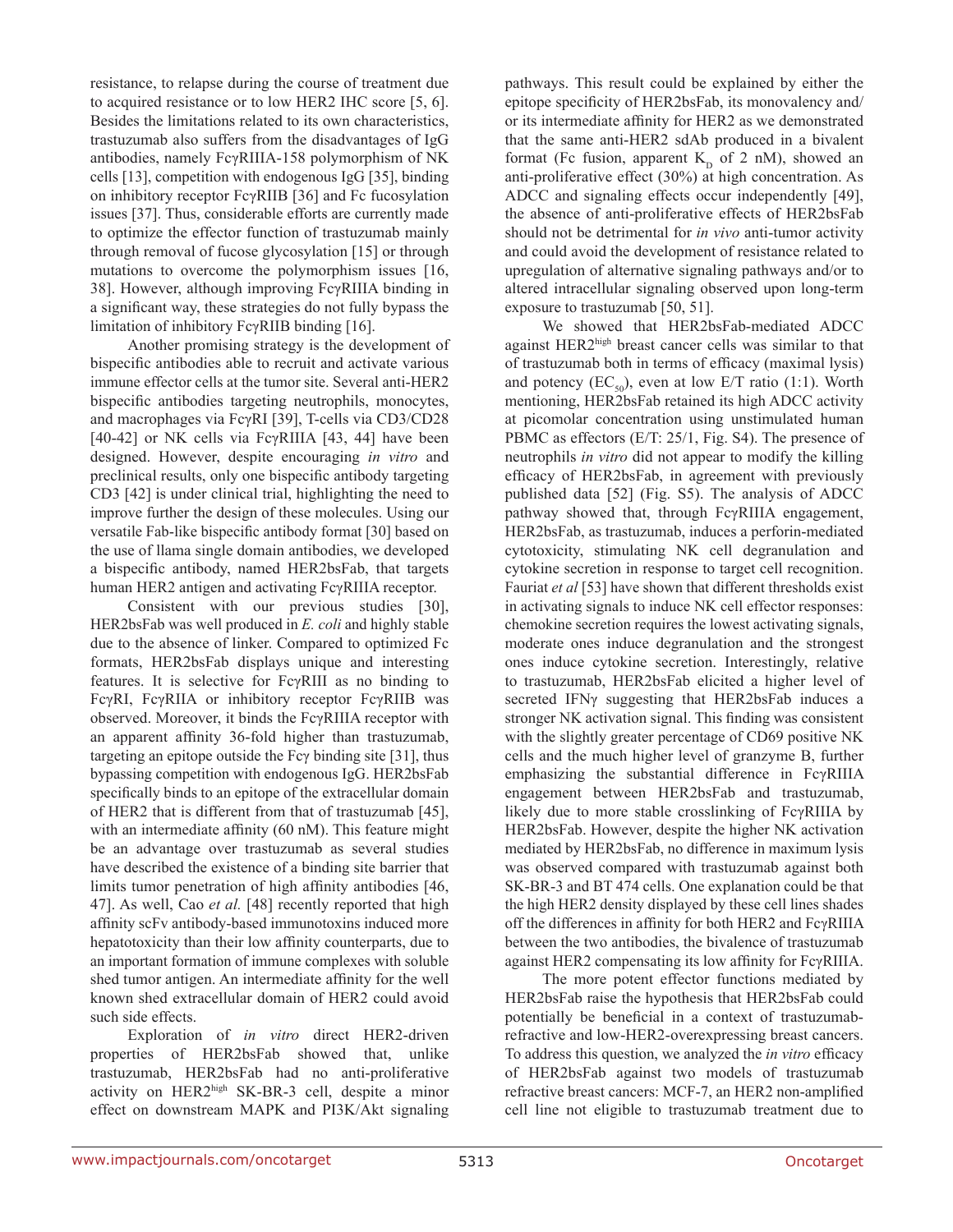a weak HER2 overexpression, and JIMT-1, a model of HER2-overexpressing, trastuzumab resistant cell line. Several mechanisms are likely underlying JIMT-1 resistance among which (i) a partial masking of HER2 by overexpressed MUC4 [33] and (ii) the absence of HER2 driven effects of trastuzumab [54]. The absence of antiproliferative effects of either trastuzumab or HER2bsFab on these two cell lines allowed a direct comparison of their ADCC capacity.

For sake of comparison between cell lines and because heterogeneous data are found in the literature regarding the HER2 status of MCF-7, maybe due to biological differences among MCF-7 cell lines [55], the HER2 binding capacity of all cell lines tested was assessed. We thus confirmed that MCF-7 cells displayed a low but significant HER2 overexpression (SABC 60 fold higher than that of hTERT-HME-1 cells) despite an absence of gene amplification. We show in this study that *in vitro,* HER2bsFab retained its full killing efficacy against both JIMT-1 and MCF-7 cells at high E/T ratio (10/1) independently of HER2 status while trastuzumabmediated ADCC proved to be much less efficient than against HER2high cells. NK cell activation mediated by HER2bsFab upon trastuzumab-refractive cell engagement still remained stronger than that mediated by trastuzumab as demonstrated by higher secretion levels of granzyme B and pro-inflammatory cytokines. Taken together, these results suggest that comparatively to trastuzumab, the threshold of HER2 density on target cells required for inducing HER2bsFab-mediated NK cell activation and ADCC was lower, maybe due to its enhanced FcγRIIIA binding.

Interestingly, at low  $E/T$  ratio  $(1:1)$ , a condition closer to the situation at the tumor site, HER2bsFab still remained significantly more potent than trastuzumab for inducing MCF-7 lysis, underlying the potential benefit of HER2bsFab against tumors expressing low HER2 levels *in vivo*.

Taking benefit from the fact that HER2bsFab can bind mouse resident immune cells including NK cells, macrophages and neutrophils, we demonstrated that HER2bsFab triggers a potent ADCC activity *in vivo*. In NMRI Nude mice with established HER2high BT 474 xenograft, HER2bsFab displayed the same potential as trastuzumab at inhibiting tumor growth. In the absence of anti-proliferative properties, the HER2bsFab-mediated effects on tumor growth can exclusively be attributed to ADCC and these effects are target-restricted since an irrelevant bsFab had no impact on tumor growth. Although the toxicity of the HER2bsFab remains to be further evaluated, it must be pointed out that, in all *in vivo* studies, no apparent detrimental off target toxicity was observed as monitored by animal survival and weight curves despite repeated injections. Along this line, we showed that, *in vitro,* HER2bsFab was unable to elicit ADCC against the non-tumorigenic human mammary epithelial cells

#### (hTERT-HME1).

In a context of low-HER2-overexpressing and trastuzumab-refractive tumors, the potency of bsFab was tested in NMRI Nude mice with established MCF-7 or JIMT-1 xenografts. Consistent with several studies showing the ability of trastuzumab to inhibit outgrowth of detectable JIMT-1 tumors [54, 56], a moderate growth inhibition was observed with trastuzumab. Unexpectedly, while a stronger inhibitory effect of bsFab could have been expected based on *in vitro* ADCC assays, HER2bsFab reduced JIMT-1 tumor growth, closely approaching significance (P=0.057). This finding could be related to the observation that the difference in ADCC activity between the two antibodies was abrogated, *in vitro*, at low E/T ratio (1:1) with this cell line. In contrast, a more striking difference was observed on established MCF-7 xenografts. Unlike trastuzumab that, as described in the literature, had no effect against MCF-7 tumors, HER2bsFab induced a significant slowdown of tumor growth suggesting that HER2bsFab could provide a clinical benefit in the case of both high- and low-HER2-overexpressing breast cancers.

Our results are in line with recent reports on the benefit of enhancing trastuzumab affinity for FcγRIIIA on its antitumor activity *in vivo* [15, 16] and emphasize the role of ADCC as mechanism of action in the *in vivo* antitumor effects of ADCC-promoting antibodies in solid tumors. Moreover, by targeting an epitope on FcγRIIIA distant from the Fc binding site, HER2bsFab completely bypasses the FcγRIIIA-158 polymorphism issue that restricts the therapeutic efficiency of trastuzumab [13] for all FcγRIIIA-158 F carriers. HER2bsFab could thus represent an interesting approach for an efficient HER2-targeting treatment independent of both patient FcγRIIIA-158 phenotype and HER2 status. Recently, clinical evidences have been reported on the benefit of multiple HER2-targeted therapies [57, 58]. In this regard, the different epitope specificities of HER2bsFab for both HER2 and FcγRIIIA compared with trastuzumab and pertuzumab [31, 45] could be of clinical interest for combinatorial therapies, as no interference in binding and killing efficacy should be expected. Finally, in addition to patients with low HER2 IHC score, patients experiencing tumor progression during trastuzumab-based treatment may also benefit from HER2bsFab.

In conclusion, we have designed a bispecific antibody displaying a moderate affinity for the tumortargeted antigen and a unique, specific and high FcγRIIIbinding affinity using ADCC as major mechanism of action. Endowed with a high potential to inhibit HER2high tumor growth, HER2bsFab also overcomes *in vitro* and *in vivo* limitations associated with the threshold of HER2 expression level on target cells and with NK cell polymorphism for eliciting efficient anti-tumor activity. This study raises the perspective to enable the treatment of a broader population of patients than that eligible with current HER2-targeted therapies.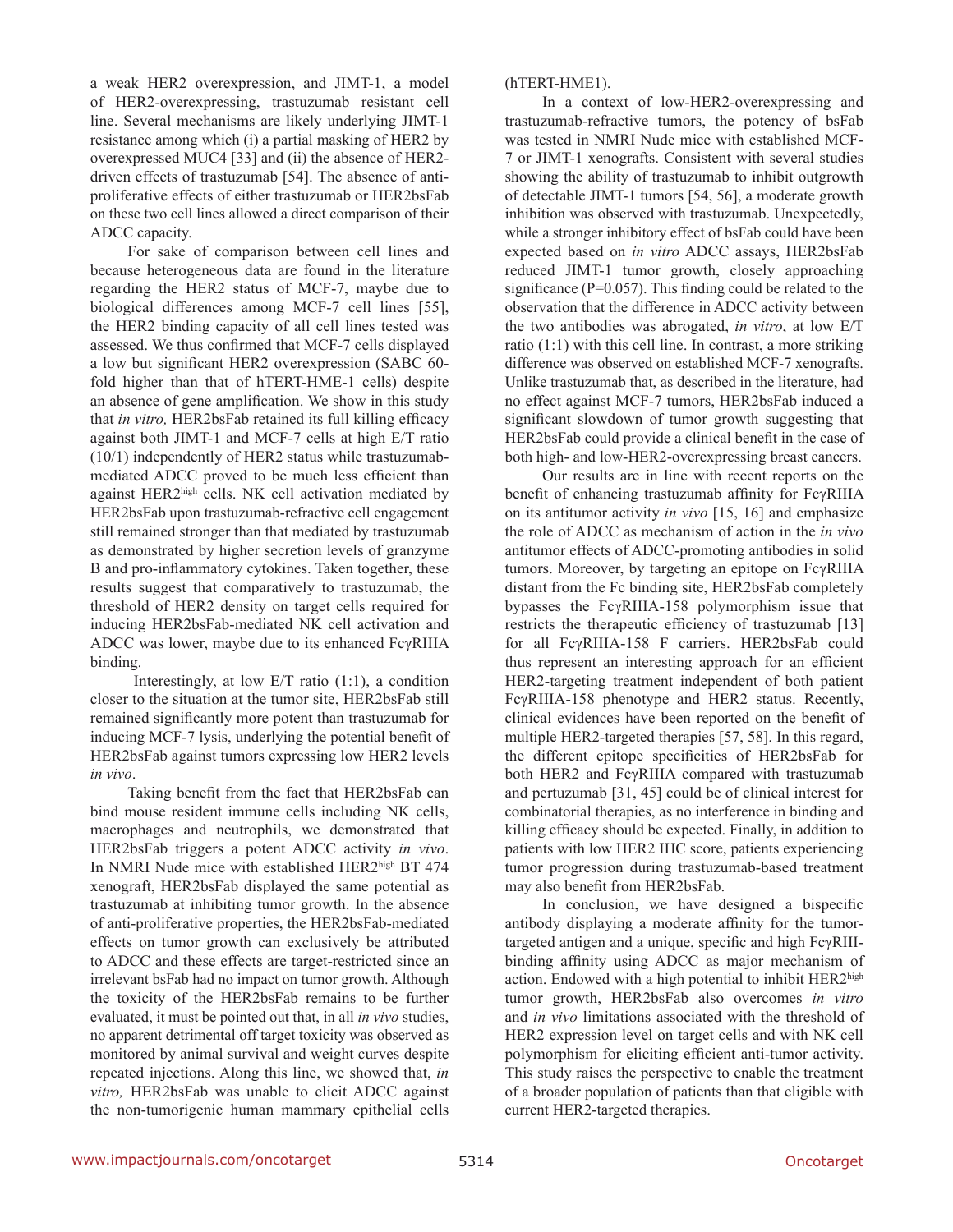## **MATERIALS AND METHODS**

#### **Construction and production of HER2bsFab**

The anti-HER2 x FcγRIII bispecific antibody was constructed by cloning cDNA of the anti-HER2 sdAb (HER2.C7b) [59] into the expression vector pBAT14 upstream the anti-FcγRIII sdAb (CD16.21) cDNA [30]. The resulting bispecific antibody, named HER2bsFab, was produced in *E.coli* (*DH5α* strain) periplasm and purified as previously described [30]. Endotoxin concentration was checked using the Pierce LAL Chromogenic Endotoxin Quantitation Kit (Thermo Scientific). Commercial trastuzumab (Herceptin®, Roche) was a kind gift from TrGET platform (U1068 INSERM, Marseille, France).

#### **Effector cells and target cell lines**

Breast cancer cell lines SK-OV-3 (ATCC HTB-77), SK-BR-3 (ATCC HTB-30), BT-474 (ATCC HTB-20), MCF-7 (ATCC HTB-22) and the immortalized epithelial cell line hTERT-HME-1 (ATCC CRL-401) were purchased from ATCC and JIMT-1 (ACC 589) cell line from DSMZ. Human FcγRIIIA transfected Jurkat lymphoma T cells (Jurkat-huFcγRIIIA cells) were a gift of Pr. Eric Vivier (Marseille, France) and were not authenticated. Stably transfected CHO cells expressing FLAG-tagged human FcγRI (CNCM I-4383), FcγRIIA-131 H (CNCM I-4384), FcγRIIA-131 R (CNCM I-4385), FcγRIIB (CNCM I-4386), FcγRIIC (CNCM I-4387), FcγRIIIA-158 F/F (CNCM I-4388), FcγRIIIA-158 V/V (CNCM I-4389), FcγRIIIB/NA1 (CNCM I-4390), FcγRIIIB/NA2 (CNCM I-4391), FcγRIIIB/SH (CNCM I-4392) were provided by Collection Nationale de Cultures de Microorganismes (CNCM, Institut Pasteur, France) [60]. Stably transfected CHO cells expressing FLAG-tagged mouse FcγRs were reported before [61]. Human peripheral blood mononuclear cells (PBMCs) were isolated from fresh peripheral blood of healthy donors (Etablissement Français du Sang (EFS), Marseille, France) by Ficoll LSM 1077 (PAA) gradient centrifugation. All donors were of FcγRIIIA-158 F/F or F/V phenotype unless otherwise stated. NK cells were isolated as previously described [30]. Frozen PBMCs from FcγRIIIA-158 V/V, F/F or V/F donors were kindly provided by Dr. Christophe Picard (EFS, Marseille, France).

## **Characterization of HER2bsFab by fluorescence cytometry**

HER2 binding capacity of tumor cell lines was quantified by DAKO QIFIKIT (DAKO Cytomation), according to the manufacturer's protocol using mAb ER-23 (Santa Cruz) as primary antibody. HER2 quantity was expressed as specific antibody-binding capacity units after subtraction of isotype control (mouse IgG2b) background. For binding experiments, HER2bsFab and trastuzumab were biotinylated *in vitro* using Ez-link micro NMHS-PEO4-biotinylation kit (Perbio science). The impact of biotinylation on antigen binding was checked by comparing binding activities of biotinylated antibodies and their unlabeled counterparts by flow cytometry. Binding and apparent affinities were determined by flow cytometry as previously described [59] using  $2x10^5$  JurkathuFcγRIIIA, SK-BR-3, stably transfected CHO cells expressing FLAG-tagged human or mouse FcγRs and biotinylated antibodies (0.05 nM to 2000 nM). Stability assays in human serum were performed as previously described [30] for 21 days with biotinylated antibodies. Competition assays with endogenous IgGs were performed by incubating Jurkat-huFcγRIIIA cells in the presence of human serum (20 or 100%) and sub-saturating concentration of biotinylated HER2bsFab (50 nM) or trastuzumab (200 nM). Bound antibodies were detected by flow cytometry using PE-labeled streptavidin [30].

#### **Rosette forming cell assay**

Rosette forming cell assays were performed as previously described [30]. SK-OV-3 cells  $(5x10<sup>6</sup>)$  were labeled for 10 min at 37°C with 20 µM CellTrace™ CFSE (Invitrogen) in PBS/0.1% BSA and JurkathuFcγRIIIA cells  $(5x10<sup>6</sup>)$  for 30 min at 37°C with 100 μM CellTracker™ Red CMTPX (Invitrogen).

## *In vitro* **viability assays**

Target cells  $(5x10<sup>3</sup>$  cells) were seeded on 96-well plates, incubated overnight for cell attachment and treated or not with increasing concentrations (0.05 to 500 nM) of trastuzumab or HER2bsFab. After 3, 5 and 7 days, cell viability was quantified with CellTiter-Glo Luminescent Cell Viability Assay according to manufacturer's protocol (Promega). Percent viability was calculated as follows:  $(T_{\text{Ab}} \times 100)$  / T with T = Non-treated target cells luminescent signal, and  $T_{\text{Ab}}$  = Target cells + Antibody luminescent signal. All procedures were done in triplicate.

#### **MAPK and Akt activation**

After an 8hr-incubation in the absence or presence of 200 nM trastuzumab or HER2bsFab, SK-BR-3 cell lysates (25 µg) were separated by SDS-PAGE under reducing conditions. Western blots were probed with anti-Akt (11E7, 1/1000), anti-pAkt (D9E, 1/2000), anti-MAPK (137F5, 1/1000) and anti-pMAPK (20G11, 1/1000) antibodies (Cell Signaling Technology) and anti-rabbit (sc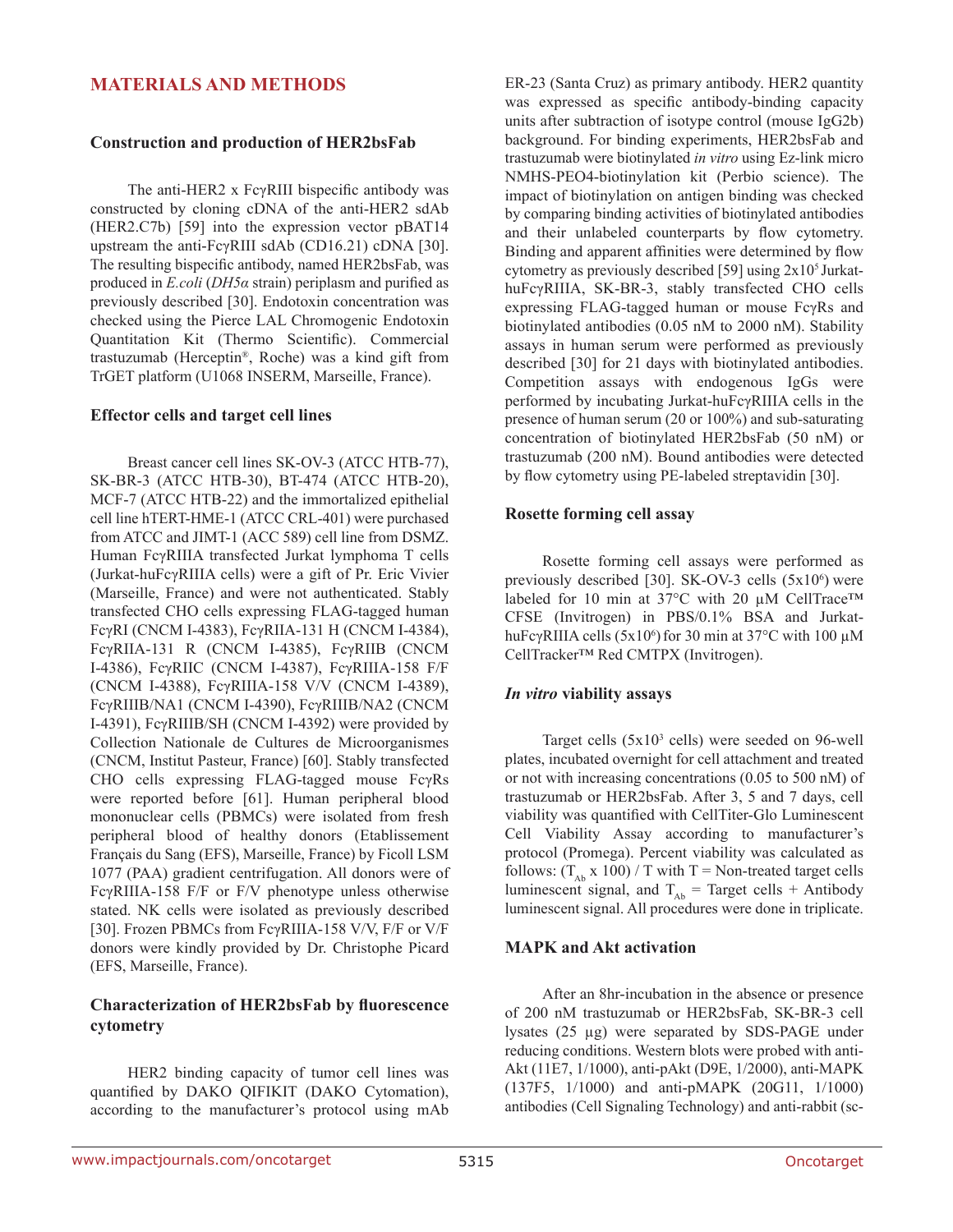2004, 1/5000, Santa Cruz Biotechnology) or anti-mouse (A2304, 1/5000, Sigma-Aldrich) horseradish peroxidase (HRP)-conjugate secondary antibodies (sc-2004, Santa Cruz Biotechnology) for detection. β-*tubulin detected with anti-tubulin (TUB 2.1, 1/4000, Sigma Aldrich)* was used as protein *loading* control.

#### *In vitro* **ADCC assays**

Assays were performed as previously described [30]. Target cell viability was quantified using CellTiter-Glo Luminescent Cell Viability Assay. Percent cytotoxicity was calculated as follows:  $[T - (T_{EAb} - E)] / [(T - (T_{dead} - E)]$  $\times$  100 with T = Target luminescent signal, E = effector luminescent signal,  $T_{\text{dead}}$  = luminescent signal of target cells lysed with 1% Triton X100 solution and  $T_{FAb}$  = Target + Effector + Antibody luminescent signal.

## **NK activation assays**

Supernatants were harvested from ADCC assays and frozen at -20°C. Secreted human IFNγ and TNFα were measured by ELISA using the READY-SET-GO human IFNγ or TNFα kits as described by the manufacturer (eBioscience). Secreted human granzyme B was measured by ELISA using the Human Granzyme B Platinum ELISA kit (eBioscience). Cell surface expression of CD69 on harvested NK cells was analyzed by flow cytometry after labeling with an APC-conjugated anti-CD69 IgG (Miltenyi).

## **Tumor growth studies**

NMRI Nude mice were subcutaneously injected with 10<sup>7</sup> cells in a 1/2 (v/v) Matrigel/PBS suspension (BD Biosciences). When tumors reached an average of 180-250 mm<sup>3</sup>, mice were randomly divided into treatment groups (n=6). HER2bsFab (5 mg/kg) and negative controls (saline buffer or irrelevant bsFab targeted to mesothelin (5 mg/kg)) were given intraperitoneally (i.p.) three times per week and trastuzumab (5 mg/kg) i.p. twice weekly. All experiments were performed in agreement with the French Animal Protection Law with the permission of local authorities

## **Statistical analysis**

All data are presented as mean  $\pm$  SEM. Statistical analysis of *in vitro* data was performed by Student's unpaired t. *In vivo* data were analyzed by One-Way ANOVA test. Values of  $P < 0.05$  were considered significant.

Material and Methods are further detailed in the supplementary material.

## **ACKNOWLEDGEMENTS**

We are greatly indebted to Rémy Castellano, Yves Collette, Armelle Goubard and Laurent Pouyet of the TrGET preclinical assay platform (U1068 INSERM, Marseille, France) for their precious technical assistance with xenografted models. We also thank Dr Picard (EFS, Marseille) for providing NK cells of different FcγRIIIA-158 polymorphism, the cell culture platform and the mice facilities of Marseille-Luminy (France). This work was supported by INSERM, CNRS and INSERM-Transfert (Procop). Marc Turini received funding from the European Commission through the FP7 Cooperation Program, grant no. NMP-2009-4.0-3-246479 NAMDIATREAM FP7

## **AUTHOR CONTRIBUTIONS**

The study was conceived and designed by M.T, D.B and B.K with contribution from P.C. All data were generated by M.T with contribution from B.K for in vivo studies. Data analysis were performed by M.T and B.K with contribution from P.C, D.B and P.B for binding experiments on FcgR. P.B provided the stably transfected CHO cells expressing human or mouse FLAG-tagged FcγR. The manuscript was written by M.T, P.C and B.K and reviewed by D.B and P.B.

## **CONFLICT OF INTEREST**

The authors declare that they have no conflict of interest.

## **REFERENCES**

- 1. Yarden Y. Biology of HER2 and its importance in breast cancer. Oncology. 2001; 61 Suppl 2:1-13.
- 2. Vogel CL, Cobleigh MA, Tripathy D, Gutheil JC, Harris LN, Fehrenbacher L, Slamon DJ, Murphy M, Novotny WF, Burchmore M, Shak S, Stewart SJ and Press M. Efficacy and safety of trastuzumab as a single agent in first-line treatment of HER2-overexpressing metastatic breast cancer. J Clin Oncol. 2002; 20(3):719-726.
- 3. Slamon D and Pegram M. Rationale for trastuzumab (Herceptin) in adjuvant breast cancer trials. Semin Oncol. 2001; 28(1 Suppl 3):13-19.
- 4. Rodrigues MJ, Wassermann J, Albiges L, Brain E, Delaloge S, Stevens D, Guinebretiere JM, Mathieu MC, Kirova Y, Guillot E, Vincent-Salomon A and Cottu PH. Trastuzumab treatment in t1ab, node-negative, human epidermal growth factor receptor 2-overexpressing breast carcinomas. J Clin Oncol. 2010; 28(28):e541-542.
- 5. Kruser TJ and Wheeler DL. Mechanisms of resistance to HER family targeting antibodies. Exp Cell Res. 2010;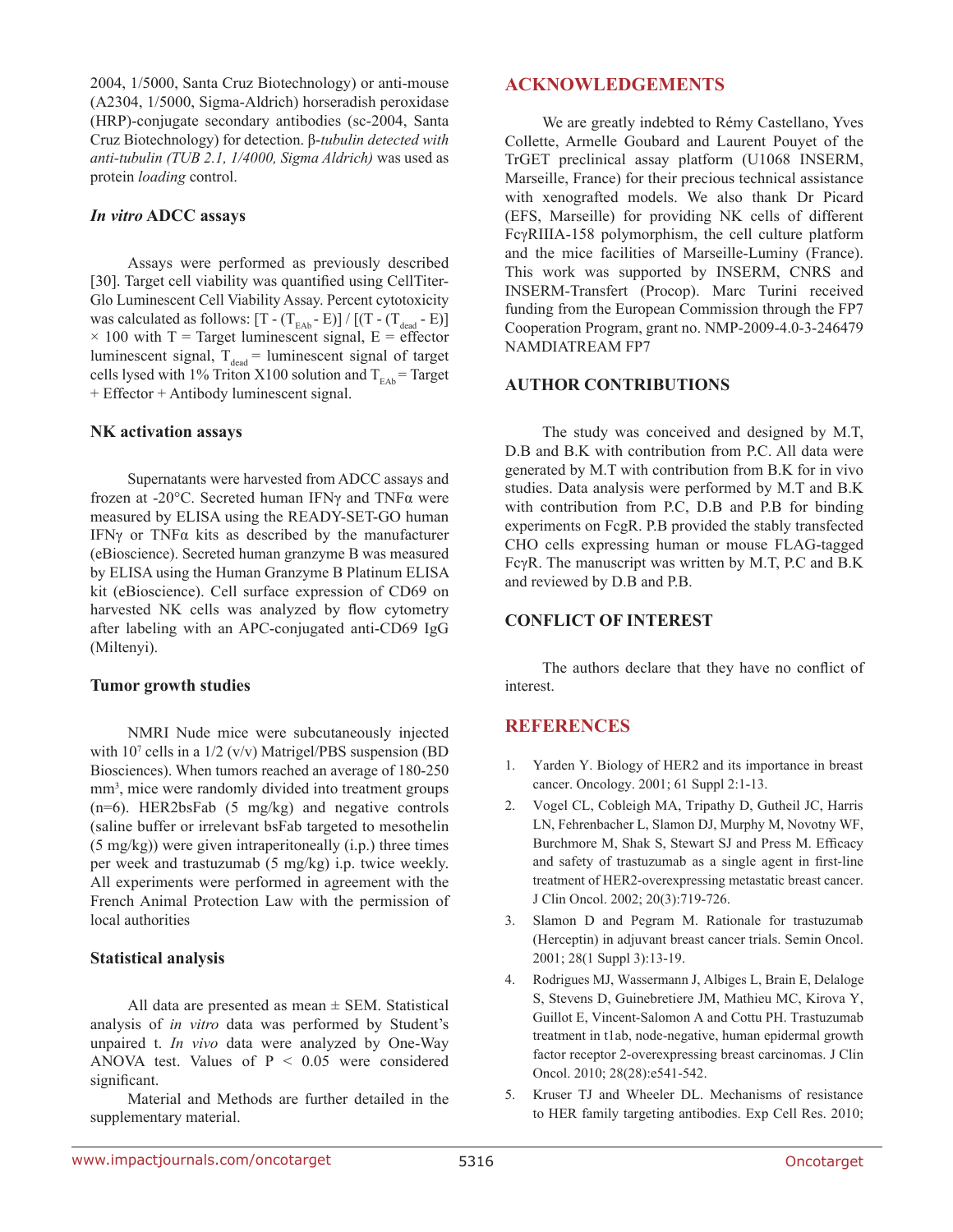316(7):1083-1100.

- 6. Nahta R and Esteva FJ. Herceptin: mechanisms of action and resistance. Cancer Lett. 2006; 232(2):123-138.
- 7. Valabrega G, Montemurro F and Aglietta M. Trastuzumab: mechanism of action, resistance and future perspectives in HER2-overexpressing breast cancer. Ann Oncol. 2007; 18(6):977-984.
- 8. Spiridon CI, Guinn S and Vitetta ES. A comparison of the in vitro and in vivo activities of IgG and F(ab')2 fragments of a mixture of three monoclonal anti-Her-2 antibodies. Clin Cancer Res. 2004; 10(10):3542-3551.
- 9. Clynes RA, Towers TL, Presta LG and Ravetch JV. Inhibitory Fc receptors modulate in vivo cytotoxicity against tumor targets. Nat Med. 2000; 6(4):443-446.
- 10. Albanesi M, Mancardi DA, Jonsson F, Iannascoli B, Fiette L, Di Santo JP, Lowell CA and Bruhns P. Neutrophils mediate antibody-induced antitumor effects in mice. Blood. 2013; 122(18):3160-3164.
- 11. Arnould L, Gelly M, Penault-Llorca F, Benoit L, Bonnetain F, Migeon C, Cabaret V, Fermeaux V, Bertheau P, Garnier J, Jeannin JF and Coudert B. Trastuzumab-based treatment of HER2-positive breast cancer: an antibody-dependent cellular cytotoxicity mechanism? Br J Cancer. 2006; 94(2):259-267.
- 12. Varchetta S, Gibelli N, Oliviero B, Nardini E, Gennari R, Gatti G, Silva LS, Villani L, Tagliabue E, Menard S, Costa A and Fagnoni FF. Elements related to heterogeneity of antibody-dependent cell cytotoxicity in patients under trastuzumab therapy for primary operable breast cancer overexpressing Her2. Cancer Res. 2007; 67(24):11991- 11999.
- 13. Musolino A, Naldi N, Bortesi B, Pezzuolo D, Capelletti M, Missale G, Laccabue D, Zerbini A, Camisa R, Bisagni G, Neri TM and Ardizzoni A. Immunoglobulin G fragment C receptor polymorphisms and clinical efficacy of trastuzumab-based therapy in patients with HER-2/ neu-positive metastatic breast cancer. J Clin Oncol. 2008; 26(11):1789-1796.
- 14. Park S, Jiang Z, Mortenson ED, Deng L, Radkevich-Brown O, Yang X, Sattar H, Wang Y, Brown NK, Greene M, Liu Y, Tang J, Wang S and Fu YX. The therapeutic effect of anti-HER2/neu antibody depends on both innate and adaptive immunity. Cancer Cell. 2010; 18(2):160-170.
- 15. Junttila TT, Parsons K, Olsson C, Lu Y, Xin Y, Theriault J, Crocker L, Pabonan O, Baginski T, Meng G, Totpal K, Kelley RF and Sliwkowski MX. Superior in vivo efficacy of afucosylated trastuzumab in the treatment of HER2 amplified breast cancer. Cancer Res. 2010; 70(11):4481- 4489.
- 16. Nordstrom JL, Gorlatov S, Zhang W, Yang Y, Huang L, Burke S, Li H, Ciccarone V, Zhang T, Stavenhagen J, Koenig S, Stewart SJ, Moore PA, Johnson S and Bonvini E. Anti-tumor activity and toxicokinetics analysis of MGAH22, an anti-HER2 monoclonal antibody with

enhanced Fcgamma receptor binding properties. Breast Cancer Res. 2011; 13(6):R123.

- 17. Jaime-Ramirez AC, Mundy-Bosse BL, Kondadasula S, Jones NB, Roda JM, Mani A, Parihar R, Karpa V, Papenfuss TL, LaPerle KM, Biller E, Lehman A, Chaudhury AR, Jarjoura D, Burry RW and Carson WE, 3rd. IL-12 enhances the antitumor actions of trastuzumab via NK cell IFNgamma production. J Immunol. 2011; 186(6):3401-3409.
- 18. Welslau M, Dieras V, Sohn JH, Hurvitz SA, Lalla D, Fang L, Althaus B, Guardino E and Miles D. Patient-reported outcomes from EMILIA, a randomized phase 3 study of trastuzumab emtansine (T-DM1) versus capecitabine and lapatinib in human epidermal growth factor receptor 2-positive locally advanced or metastatic breast cancer. Cancer. 2013.
- 19. Lewis Phillips GD, Fields CT, Li G, Dowbenko D, Schaefer G, Miller KD, Andre F, Burris HA, 3rd, Albain KS, Harbeck N, Dieras V, Crivellari D, Fang L, Guardino E, Olsen SR, Crocker LM, et al. Dual targeting of HER2 positive cancer with trastuzumab-emtansine (T-DM1) and pertuzumab: critical role for neuregulin blockade in antitumor response to combination therapy. Clin Cancer Res. 2013; 15:456-468.
- 20. Diermeier-Daucher S, Ortmann O, Buchholz S and Brockhoff G. Trifunctional antibody ertumaxomab: Nonimmunological effects on Her2 receptor activity and downstream signaling. MAbs. 2012; 4(5):614-622.
- 21. Chames P and Baty D. Bispecific antibodies for cancer therapy: the light at the end of the tunnel? MAbs. 2009; 1(6):539-547.
- 22. Kontermann R. Dual targeting strategies with bispecific antibodies. MAbs. 2012; 4(2):182-197.
- 23. Topp MS, Gokbuget N, Zugmaier G, Degenhard E, Goebeler ME, Klinger M, Neumann SA, Horst HA, Raff T, Viardot A, Stelljes M, Schaich M, Kohne-Volland R, Bruggemann M, Ottmann OG, Burmeister T, et al. Longterm follow-up of hematologic relapse-free survival in a phase 2 study of blinatumomab in patients with MRD in B-lineage ALL. Blood. 2012; 120(26):5185-5187.
- 24. Linke R, Klein A and Seimetz D. Catumaxomab: clinical development and future directions. MAbs. 2010; 2(2):129- 136.
- 25. Frankel SR and Baeuerle PA. Targeting T cells to tumor cells using bispecific antibodies. Curr Opin Chem Biol. 2013; 17(3):385-392.
- 26. Bruhns P. Properties of mouse and human IgG receptors and their contribution to disease models. Blood. 2012; 119(24):5640-5649.
- 27. Weiskopf K, Ring AM, Schnorr PJ, Volkmer JP, Volkmer AK, Weissman IL and Garcia KC. Improving macrophage responses to therapeutic antibodies by molecular engineering of SIRPalpha variants. Oncoimmunology. 2013; 2(9):e25773.
- 28. Thakur A and Lum LG. Cancer therapy with bispecific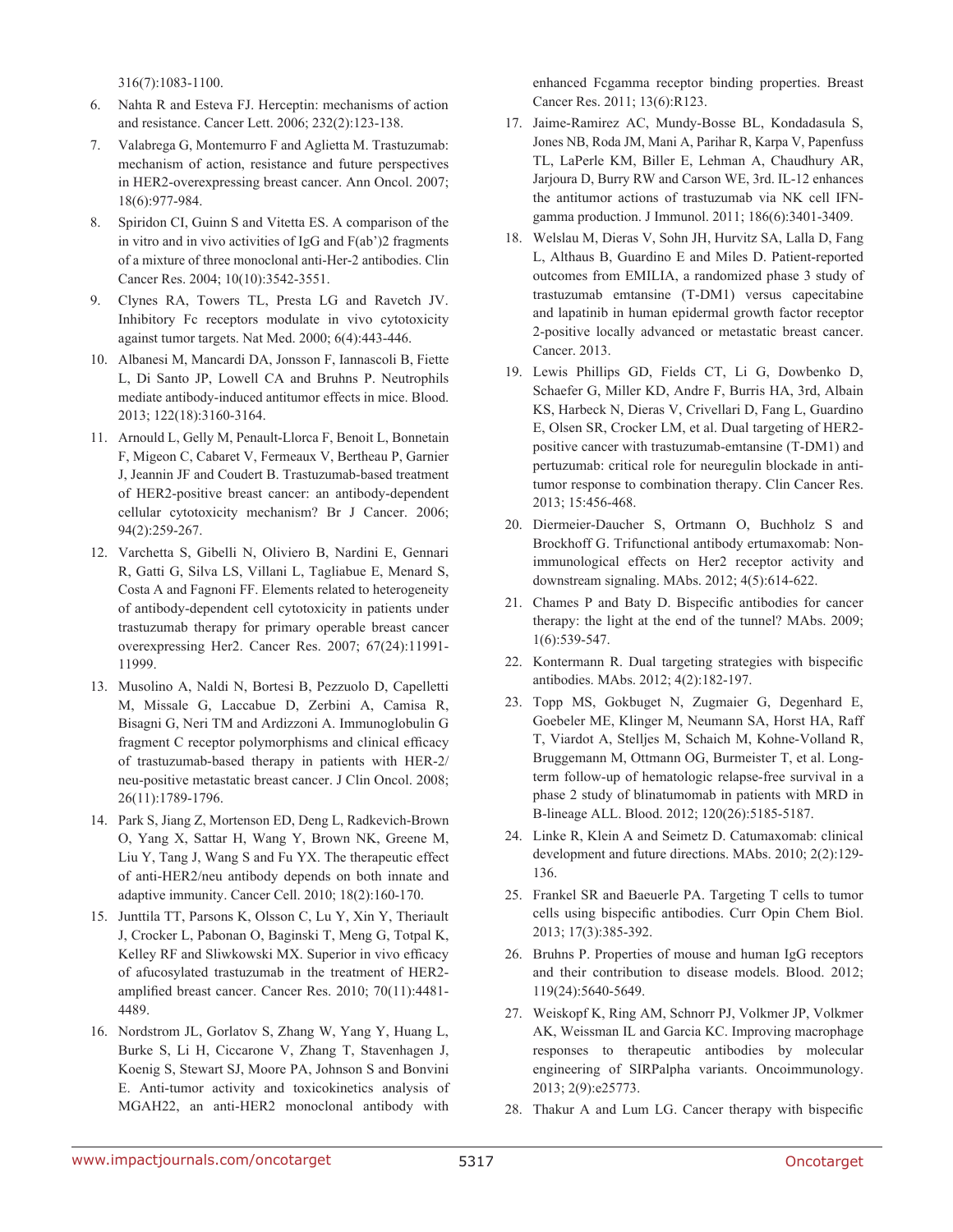antibodies: Clinical experience. Curr Opin Mol Ther. 2010; 12(3):340-349.

- 29. Reusch U, Burkhardt C, Fucek I, Le Gall F, Le Gall M, Hoffmann K, Knackmuss SH, Kiprijanov S, Little M and Zhukovsky EA. A novel tetravalent bispecific TandAb (CD30/CD16A) efficiently recruits NK cells for the lysis of CD30+ tumor cells. MAbs. 2014; 6(3):728-739.
- 30. Rozan C, Cornillon A, Petiard C, Chartier M, Behar G, Boix C, Kerfelec B, Robert B, Pelegrin A, Chames P, Teillaud JL and Baty D. Single-domain antibody-based and linker-free bispecific antibodies targeting FcgammaRIII induce potent antitumor activity without recruiting regulatory T cells. Mol Cancer Ther. 2013; 12(8):1481-1491.
- 31. Behar G, Siberil S, Groulet A, Chames P, Pugniere M, Boix C, Sautes-Fridman C, Teillaud JL and Baty D. Isolation and characterization of anti-FcgammaRIII (CD16) llama singledomain antibodies that activate natural killer cells. Protein Eng Des Sel. 2008; 21(1):1-10.
- 32. Tanner M, Kapanen AI, Junttila T, Raheem O, Grenman S, Elo J, Elenius K and Isola J. Characterization of a novel cell line established from a patient with Herceptin-resistant breast cancer. Mol Cancer Ther. 2004; 3(12):1585-1592.
- 33. Nagy P, Friedlander E, Tanner M, Kapanen AI, Carraway KL, Isola J and Jovin TM. Decreased accessibility and lack of activation of ErbB2 in JIMT-1, a herceptin-resistant, MUC4-expressing breast cancer cell line. Cancer Res. 2005; 65(2):473-482.
- 34. Lacroix M and Leclercq G. Relevance of breast cancer cell lines as models for breast tumours: an update. Breast Cancer Res Treat. 2004; 83(3):249-289.
- 35. Preithner S, Elm S, Lippold S, Locher M, Wolf A, da Silva AJ, Baeuerle PA and Prang NS. High concentrations of therapeutic IgG1 antibodies are needed to compensate for inhibition of antibody-dependent cellular cytotoxicity by excess endogenous immunoglobulin G. Mol Immunol. 2006; 43(8):1183-1193.
- 36. Shields RL, Namenuk AK, Hong K, Meng YG, Rae J, Briggs J, Xie D, Lai J, Stadlen A, Li B, Fox JA and Presta LG. High resolution mapping of the binding site on human IgG1 for Fc gamma RI, Fc gamma RII, Fc gamma RIII, and FcRn and design of IgG1 variants with improved binding to the Fc gamma R. J Biol Chem. 2001; 276(9):6591-6604.
- 37. Shields RL, Lai J, Keck R, O'Connell LY, Hong K, Meng YG, Weikert SH and Presta LG. Lack of fucose on human IgG1 N-linked oligosaccharide improves binding to human Fcgamma RIII and antibody-dependent cellular toxicity. J Biol Chem. 2002; 277(30):26733-26740.
- 38. Lazar GA, Dang W, Karki S, Vafa O, Peng JS, Hyun L, Chan C, Chung HS, Eivazi A, Yoder SC, Vielmetter J, Carmichael DF, Hayes RJ and Dahiyat BI. Engineered antibody Fc variants with enhanced effector function. Proc Natl Acad Sci U S A. 2006; 103(11):4005-4010.
- 39. Keler T, Graziano RF, Mandal A, Wallace PK, Fisher J, Guyre PM, Fanger MW and Deo YM. Bispecific

antibody-dependent cellular cytotoxicity of HER2/neuoverexpressing tumor cells by Fc gamma receptor type I-expressing effector cells. Cancer Res. 1997; 57(18):4008- 4014.

- 40. Wozniak-Knopp G, Bartl S, Bauer A, Mostageer M, Woisetschlager M, Antes B, Ettl K, Kainer M, Weberhofer G, Wiederkum S, Himmler G, Mudde GC and Ruker F. Introducing antigen-binding sites in structural loops of immunoglobulin constant domains: Fc fragments with engineered HER2/neu-binding sites and antibody properties. Protein Eng Des Sel. 2010; 23(4):289-297.
- 41. Grabert RC, Cousens LP, Smith JA, Olson S, Gall J, Young WB, Davol PA and Lum LG. Human T cells armed with Her2/neu bispecific antibodies divide, are cytotoxic, and secrete cytokines with repeated stimulation. Clin Cancer Res. 2006; 12(2):569-576.
- 42. Jager M, Schoberth A, Ruf P, Hess J and Lindhofer H. The trifunctional antibody ertumaxomab destroys tumor cells that express low levels of human epidermal growth factor receptor 2. Cancer Res. 2009; 69(10):4270-4276.
- 43. Borghaei H, Alpaugh RK, Bernardo P, Palazzo IE, Dutcher JP, Venkatraj U, Wood WC, Goldstein L and Weiner LM. Induction of adaptive Anti-HER2/neu immune responses in a Phase 1B/2 trial of 2B1 bispecific murine monoclonal antibody in metastatic breast cancer (E3194): a trial coordinated by the Eastern Cooperative Oncology Group. J Immunother. 2007; 30(4):455-467.
- 44. Weiner LM, Holmes M, Adams GP, LaCreta F, Watts P and Garcia de Palazzo I. A human tumor xenograft model of therapy with a bispecific monoclonal antibody targeting c-erbB-2 and CD16. Cancer Res. 1993; 53(1):94-100.
- 45. Even-Desrumeaux K, Fourquet P, Secq V, Baty D and Chames P. Single-domain antibodies: a versatile and rich source of binders for breast cancer diagnostic approaches. Mol Biosyst. 2012; 8(9):2385-2394.
- 46. Rudnick SI, Lou J, Shaller CC, Tang Y, Klein-Szanto AJ, Weiner LM, Marks JD and Adams GP. Influence of affinity and antigen internalization on the uptake and penetration of Anti-HER2 antibodies in solid tumors. Cancer Res. 2011; 71(6):2250-2259.
- 47. Adams GP, Schier R, McCall AM, Simmons HH, Horak EM, Alpaugh RK, Marks JD and Weiner LM. High affinity restricts the localization and tumor penetration of single-chain fv antibody molecules. Cancer Res. 2001; 61(12):4750-4755.
- 48. Cao Y, Marks JD, Huang Q, Rudnick SI, Xiong C, Hittelman WN, Wen X, Marks JW, Cheung LH, Boland K, Li C, Adams GP and Rosenblum MG. Single-chain antibody-based immunotoxins targeting Her2/neu: design optimization and impact of affinity on antitumor efficacy and off-target toxicity. Mol Cancer Ther. 2012; 11(1):143- 153.
- 49. Overdijk MB, Verploegen S, van den Brakel JH, Lammerts van Bueren JJ, Vink T, van de Winkel JG, Parren PW and Bleeker WK. Epidermal growth factor receptor (EGFR)